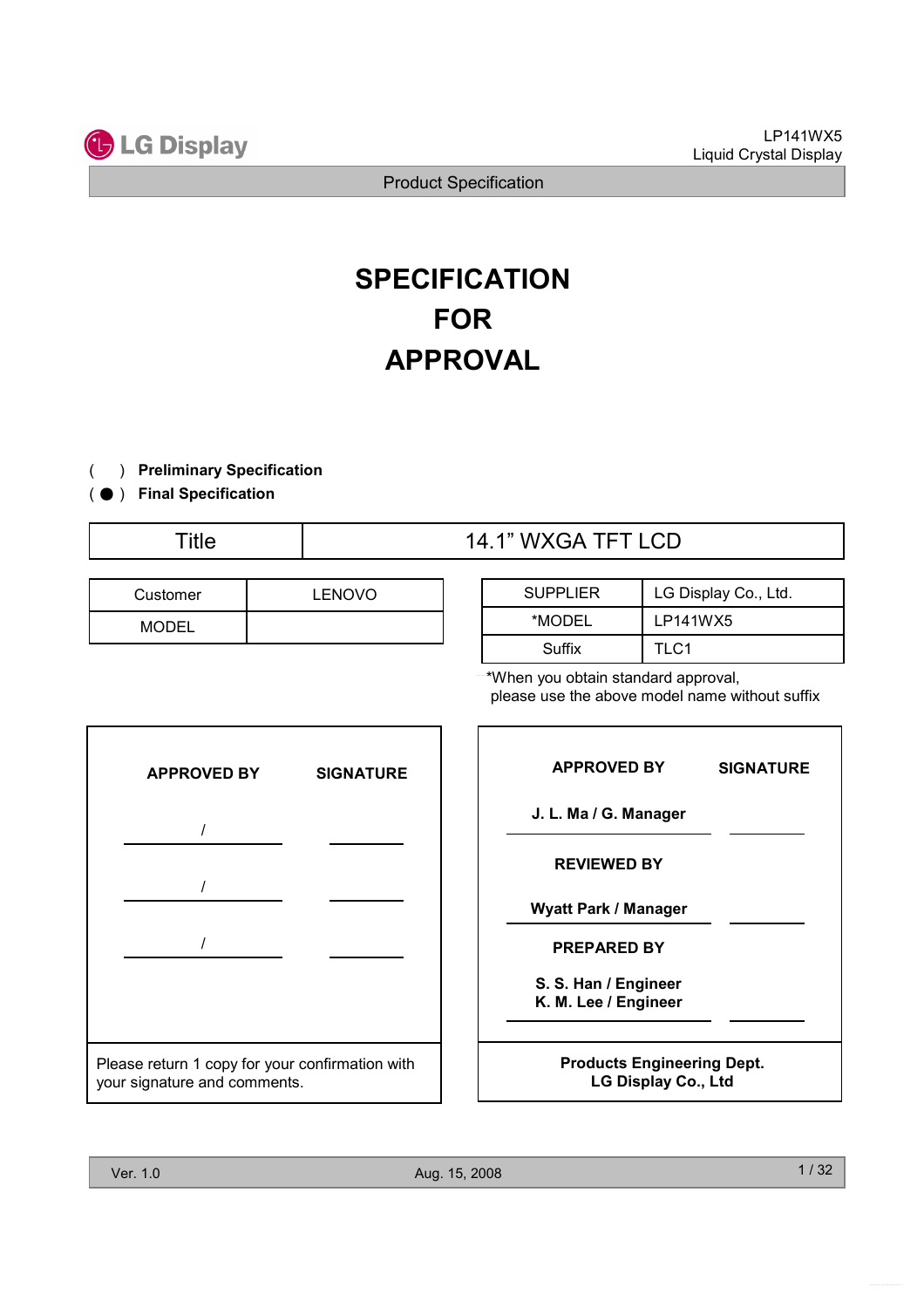

# **Contents**

| <b>No</b> | <b>ITEM</b>                                             | Page           |
|-----------|---------------------------------------------------------|----------------|
|           | <b>COVER</b>                                            | 1              |
|           | <b>CONTENTS</b>                                         | $\overline{2}$ |
|           | <b>RECORD OF REVISIONS</b>                              | 3              |
| 1         | <b>GENERAL DESCRIPTION</b>                              | 4              |
| 2         | ABSOLUTE MAXIMUM RATINGS                                | 5              |
| 3         | ELECTRICAL SPECIFICATIONS                               |                |
| $3 - 1$   | ELECTRICAL CHARACTREISTICS                              | 6              |
| $3 - 2$   | <b>INTERFACE CONNECTIONS</b>                            | 7              |
| $3-3$     | <b>LVDS SIGNAL TIMING SPECIFICATIONS</b>                | 9              |
| $3 - 4$   | SIGNAL TIMING SPECIFICATIONS                            | 11             |
| $3-5$     | <b>SIGNAL TIMING WAVEFORMS</b>                          | 11             |
| $3-6$     | COLOR INPUT DATA REFERNECE                              | 12             |
| $3 - 7$   | <b>POWER SEQUENCE</b>                                   | 13             |
| 4         | OPTICAL SFECIFICATIONS                                  | 14             |
| 5         | MECHANICAL CHARACTERISTICS                              | 18             |
| 6         | <b>RELIABLITY</b>                                       | 25             |
| 7         | INTERNATIONAL STANDARDS                                 |                |
| $7 - 1$   | <b>SAFETY</b>                                           | 26             |
| $7 - 2$   | <b>EMC</b>                                              | 26             |
| 8         | <b>PACKING</b>                                          |                |
| $8-1$     | DESIGNATION OF LOT MARK                                 | 27             |
| $8 - 2$   | PACKING FORM                                            | 27             |
| 9         | <b>PRECAUTIONS</b>                                      | 28             |
| Α         | APPENDIX. Enhanced Extended Display Identification Data | 30             |
|           |                                                         |                |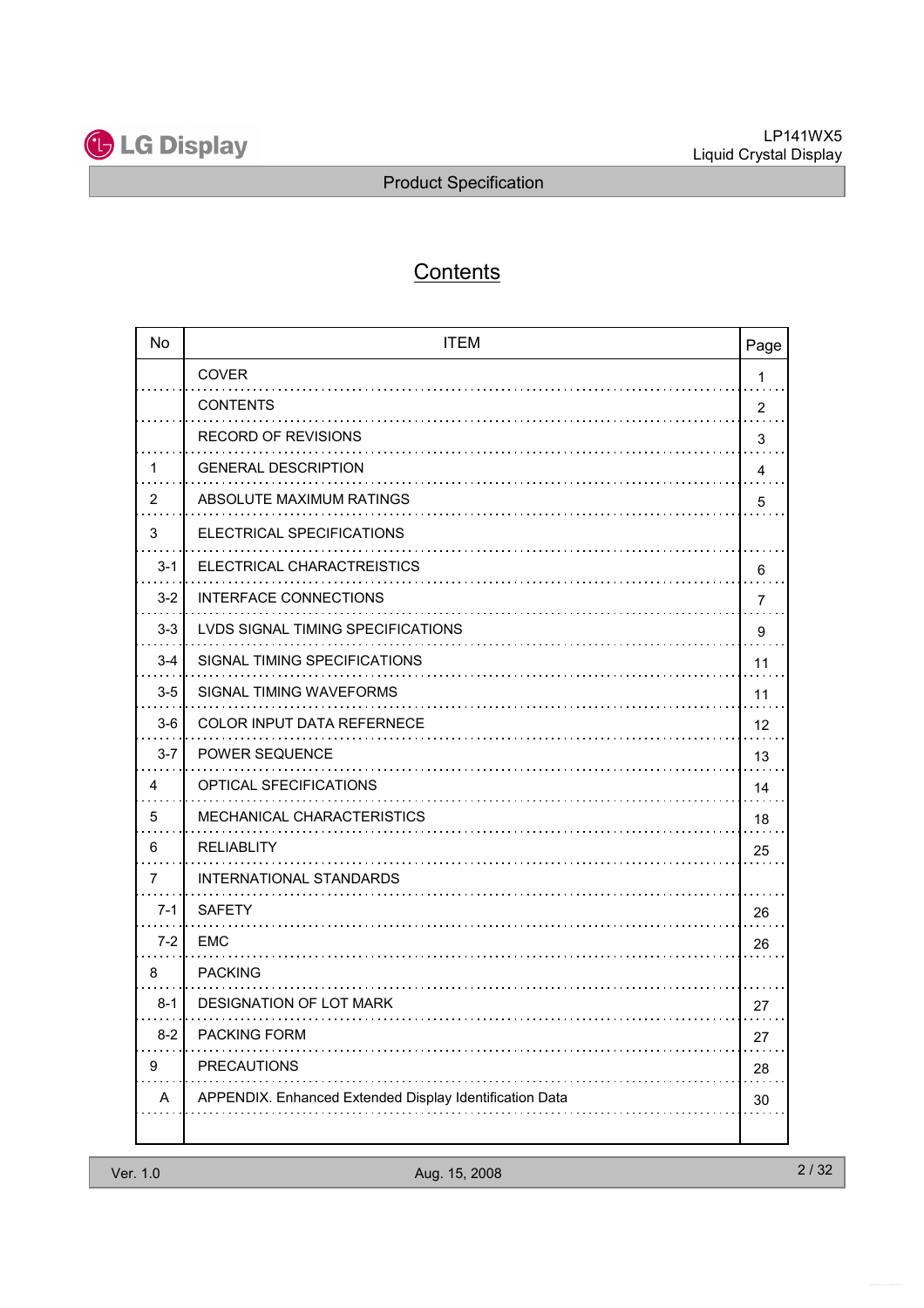

## RECORD OF REVISIONS

| Revision No | <b>Revision Date</b> | Page           | Description                                                            | <b>EDID</b><br>ver |
|-------------|----------------------|----------------|------------------------------------------------------------------------|--------------------|
| 0.0         | Apr. 16. 2008        | $\blacksquare$ | First Draft (Preliminary Specification)                                |                    |
| 0.1         | May. 6. 2008         | 8              | Change the Pin Configuration (9pin $\rightarrow$ 12pin)                |                    |
|             |                      | 19, 20         | Change the Mechanical Drawing (9pin $\rightarrow$ 12pin)               |                    |
| 0.2         | May. 27. 2008        | 8              | Change the Order of the Pin Configuration                              |                    |
| 0.3         | Jul. 16. 2008        | 4, 6           | Update the Power Consumption                                           |                    |
|             |                      | 15             | Update the Gray Scale                                                  | 0.1                |
|             |                      | $30 - 32$      | Update the EDID Data (Check sum : DA)                                  |                    |
| 0.4         | Jul. 29. 2008        | 4, 6           | Change the Power Consumption (B/L Power: $3.1W \rightarrow 3.0W$ typ.) |                    |
|             |                      | 14             | Update the Color Coordinates (R, G, B Color)                           |                    |
|             |                      | $19 - 20$      | Change the Label location in the mechanical drawing                    | 0.2                |
|             |                      |                | Change the EDID Data (Check sum : DA)                                  |                    |
|             |                      | 30             | -. update the Color information (panel color coordinates part)         |                    |
| 1.0         | Aug. 15. 2008        |                | <b>Final Specification</b>                                             | 1.0                |
|             |                      |                |                                                                        |                    |
|             |                      |                |                                                                        |                    |
|             |                      |                |                                                                        |                    |
|             |                      |                |                                                                        |                    |
|             |                      |                |                                                                        |                    |
|             |                      |                |                                                                        |                    |
|             |                      |                |                                                                        |                    |
|             |                      |                |                                                                        |                    |
|             |                      |                |                                                                        |                    |
|             |                      |                |                                                                        |                    |
|             |                      |                |                                                                        |                    |
|             |                      |                |                                                                        |                    |
|             |                      |                |                                                                        |                    |
|             |                      |                |                                                                        | .                  |
|             |                      |                |                                                                        |                    |
|             |                      |                |                                                                        | .                  |
|             |                      |                |                                                                        |                    |
|             |                      |                |                                                                        |                    |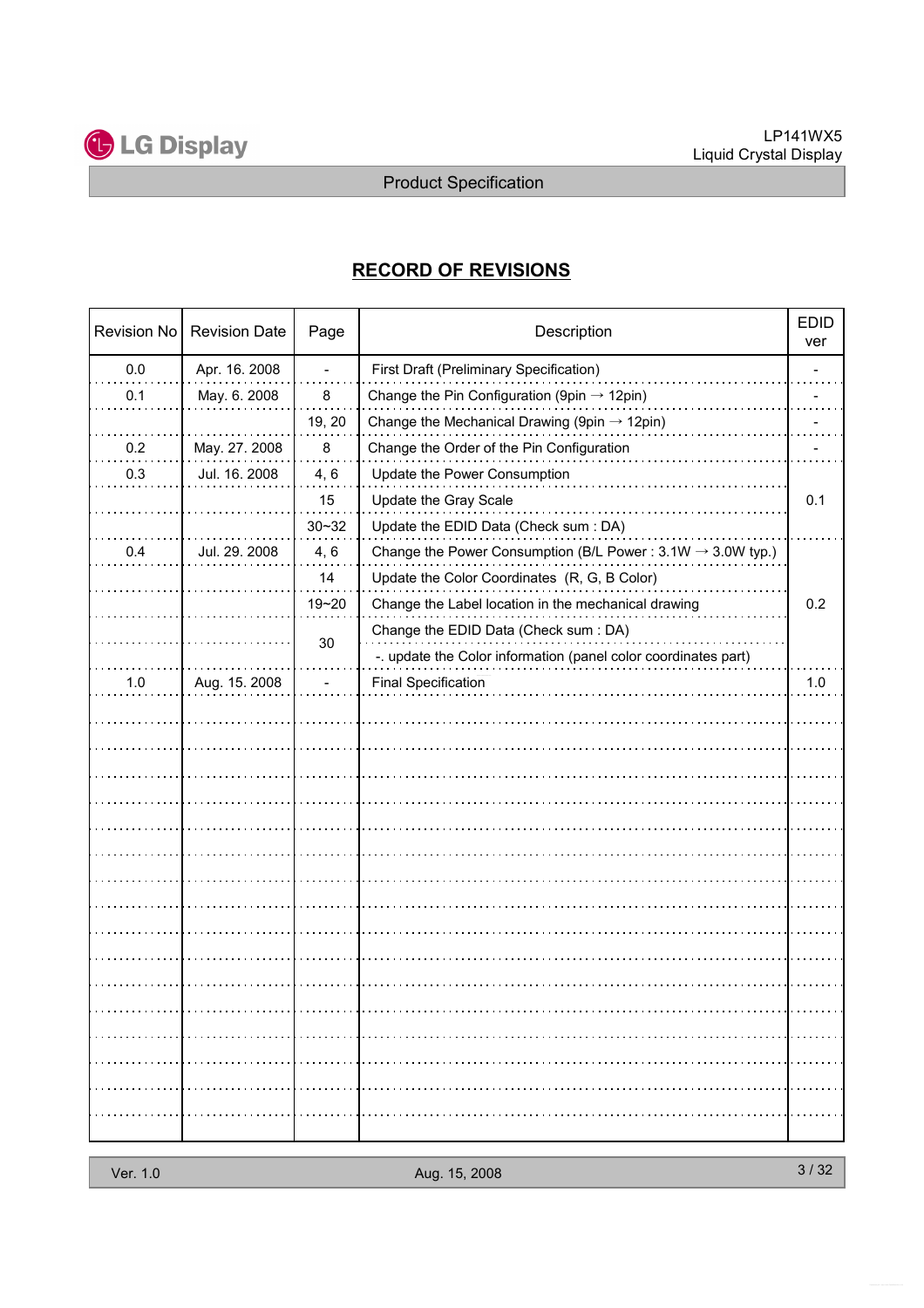

#### 1. General Description

The LP141WX5 is a Color Active Matrix Liquid Crystal Display with an integral backlight system. The matrix employs a-Si Thin Film Transistor as the active element. It is a transmissive type display operating in the normally white mode. This TFT-LCD has 14.1 inches diagonally measured active display area with WXGA resolution(800 vertical by 1280 horizontal pixel array). Each pixel is divided into Red, Green and Blue subpixels or dots which are arranged in vertical stripes. Gray scale or the brightness of the sub-pixel color is determined with a 6-bit gray scale signal for each dot, thus, presenting a palette of more than 262,144 colors.

The LP141WX5 has been designed to apply the interface method that enables low power, high speed, low EMI.

The LP141WX5 is intended to support applications where thin thickness, low power are critical factors and graphic displays are important. In combination with the vertical arrangement of the sub-pixels, the LP141WX5 characteristics provide an excellent flat display for office automation products such as Notebook PC.



#### General Features

| Active Screen Size            | 14.1 inches diagonal                                                         |
|-------------------------------|------------------------------------------------------------------------------|
| Outline Dimension             | $319.5(H, Type) \times 205.5(V, Type) \times 5.5(D, Max.)$ [mm]              |
| Pixel Pitch                   | 0.2373mm $\times$ 0.2373 mm                                                  |
| Pixel Format                  | 1280 horiz. By 800 vert. Pixels RGB strip arrangement                        |
| Color Depth                   | 6-bit, 262,144 colors                                                        |
| Luminance, White              | 220 $cd/m^2$ (Typ.5 point)                                                   |
| <b>Power Consumption</b>      | Total 4.2 Watt(Typ.) @ LCM circuit 1.2 Watt (Typ._Mosaic), B/L 3.0Watt(Typ.) |
| Weight                        | 360q(Max.)                                                                   |
| <b>Display Operating Mode</b> | Transmissive mode, normally white                                            |
| Surface Treatment             | Anti-Glare treatment of the front polarizer                                  |
| <b>RoHS Comply</b>            | Yes                                                                          |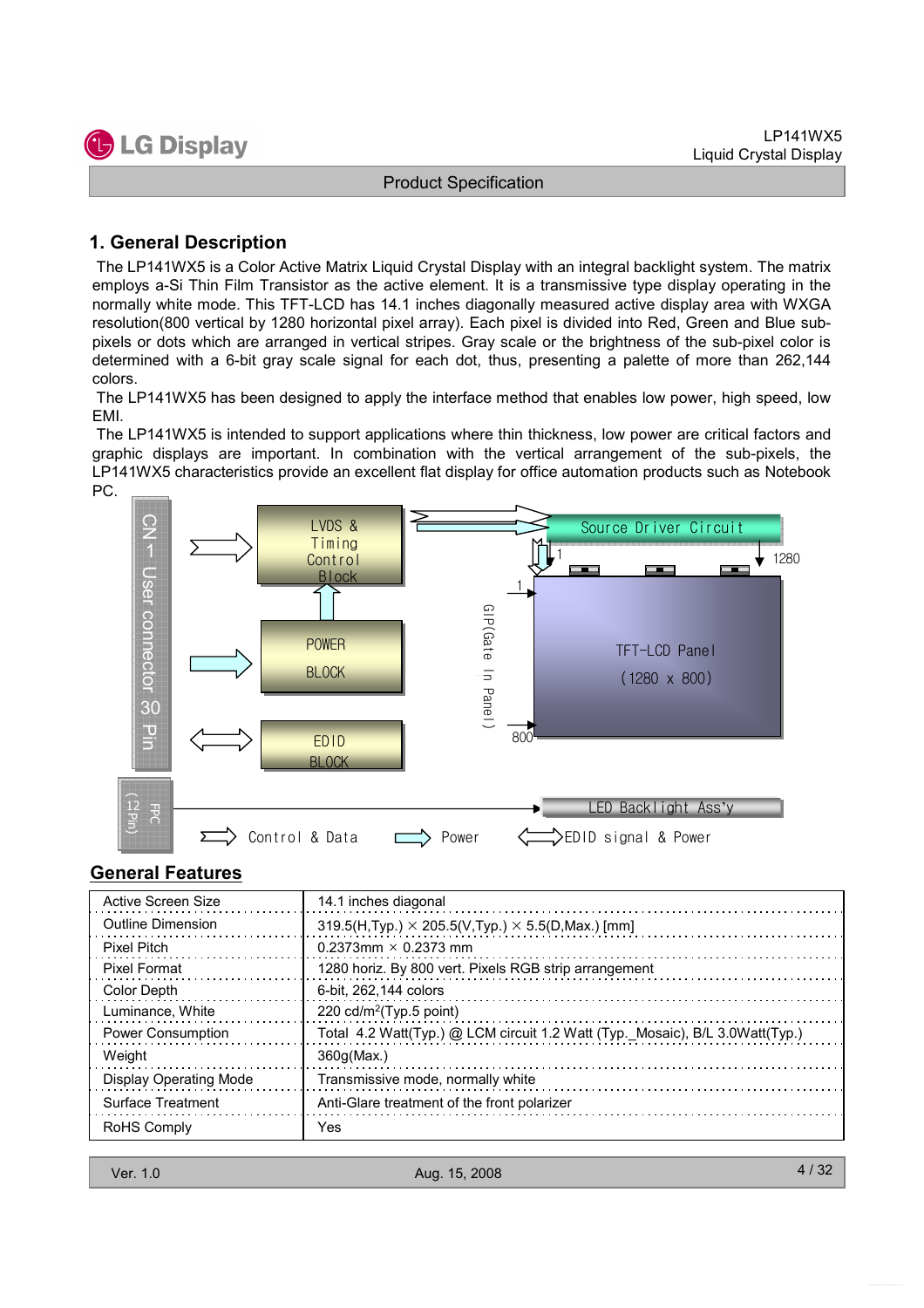

#### 2. Absolute Maximum Ratings

The following are maximum values which, if exceeded, may cause faulty operation or damage to the unit.

| Parameter                         | Symbol     |        | Values | Units   | <b>Notes</b>    |  |
|-----------------------------------|------------|--------|--------|---------|-----------------|--|
|                                   |            | Min    | Max    |         |                 |  |
| Power Input Voltage               | VCC.       | $-0.3$ | 4.0    | Vdc     | at 25 $\pm$ 5°C |  |
| <b>Operating Temperature</b>      | Top        |        | 50     | $\circ$ |                 |  |
| Storage Temperature               | Hst        | $-20$  | 60     |         |                 |  |
| <b>Operating Ambient Humidity</b> | <b>HOP</b> | 10     | 90     | %RH     |                 |  |
| Storage Humidity                  | Hst        | 10     | 90     | %RH     |                 |  |

#### Table 1. ABSOLUTE MAXIMUM RATINGS

Note : 1. Temperature and relative humidity range are shown in the figure below. Wet bulb temperature should be 39°C Max, and no condensation of water.



Dry Bulb Temperature [℃]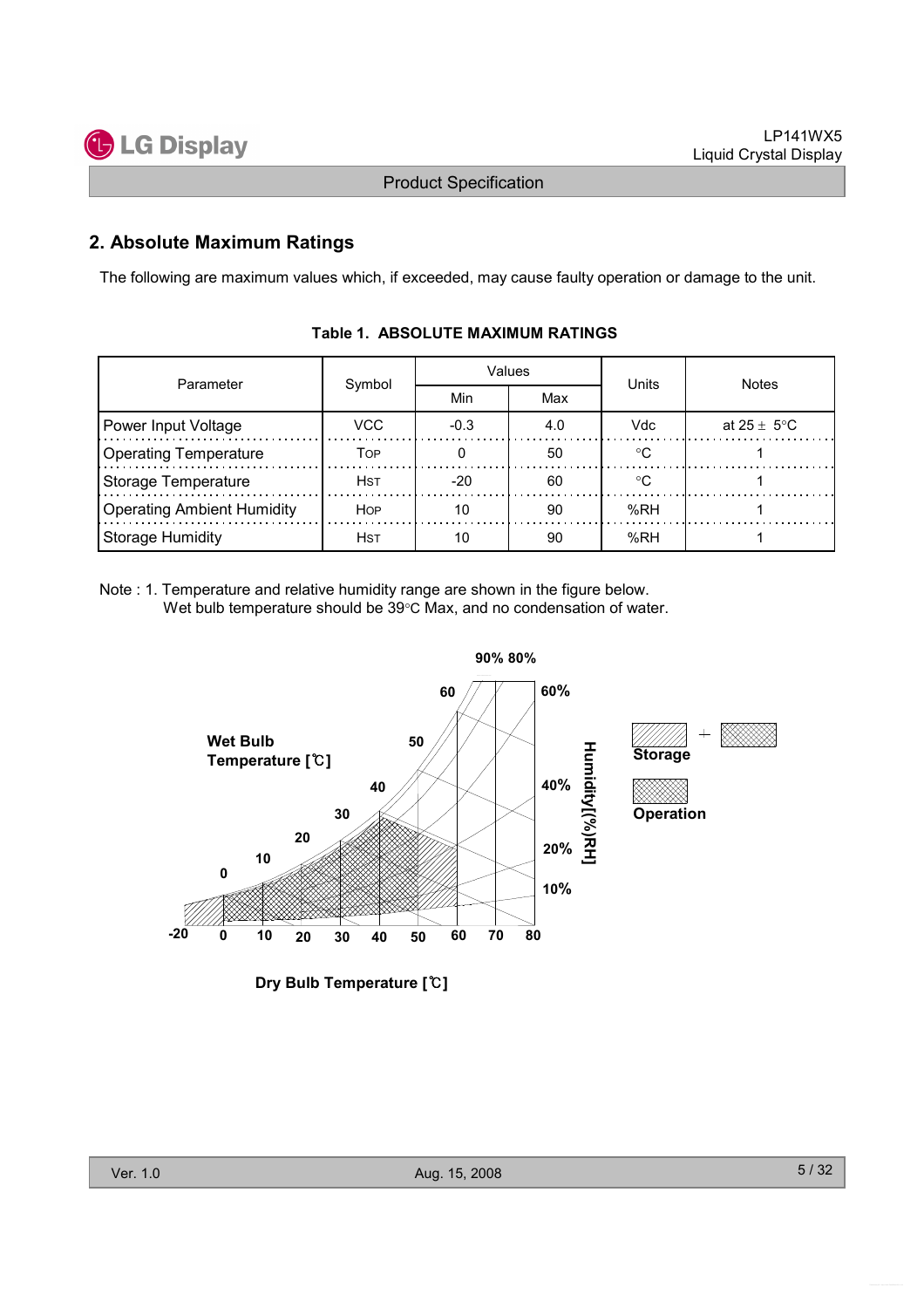

#### 3. Electrical Specifications

#### 3-1. Electrical Characteristics

The LP141WX5 requires two power inputs. One is employed to power the LCD electronics and to drive the TFT array and liquid crystal. The second input which powers the LED, is typically generated by an inverter. The inverter is an external unit to the LCD.

|                              | Symbol     |                 |        |      |      |            |              |
|------------------------------|------------|-----------------|--------|------|------|------------|--------------|
| Parameter                    |            |                 | Min    | Typ  | Max  | Unit       | <b>Notes</b> |
| MODULE:                      |            |                 |        |      |      |            |              |
| Power Supply Input Voltage   | <b>VCC</b> |                 | 3.0    | 3.3  | 3.6  | $V_{DC}$   | 3            |
|                              | ICC        | Mosaic          |        | 360  | 415  | mA         |              |
| <b>Power Consumption</b>     | Pc.        | Mosaic          |        | 1.2  | 1.4  | w          |              |
| Differential Impedance       | Zm         |                 | 90     | 100  | 110  | Ohm        | 2            |
| LED:                         |            |                 |        |      |      |            |              |
| <b>Operating Current</b>     |            | <sup>I</sup> BI | 5.0    | 20.0 | 21.0 | $mA_{RMS}$ | 4            |
| Operating Voltage per string | $V_{LED}$  |                 |        | 25.0 | 27.0 | v          |              |
| Power Consumption            | $P_{BL}$   |                 |        | 3.0  | 3.2  | W          | 5            |
| Life Time                    |            |                 | 10,000 |      |      | <b>Hrs</b> | 6            |

|  |  |  | <b>Table 2. ELECTRICAL CHARACTERISTICS</b> |
|--|--|--|--------------------------------------------|
|--|--|--|--------------------------------------------|

#### Note)

1. The specified current, voltage and power consumption are under the Vcc = 3.3V , 25℃, fv = 60Hz condition whereas Mosaic pattern is displayed and fv is the frame frequency.



- 2. This impedance value is needed to proper display and measured form LVDS Tx to the mating connector.
- 3. The variance of the voltage is  $\pm$  10%.
- 4. The typical operating current is for the typical surface luminance  $(L_{WH})$  in optical characteristics.  $I_{\text{LED}}$  is the current of each LEDs' string, LED backlight has 6 strings on it.
- 5. The LED power consumption shown above does not include power of external LED driver circuit for typical current condition.
- 6. The life time is determined as the time at which brightness of LED is 50% compare to that of minimum value specified in table 7.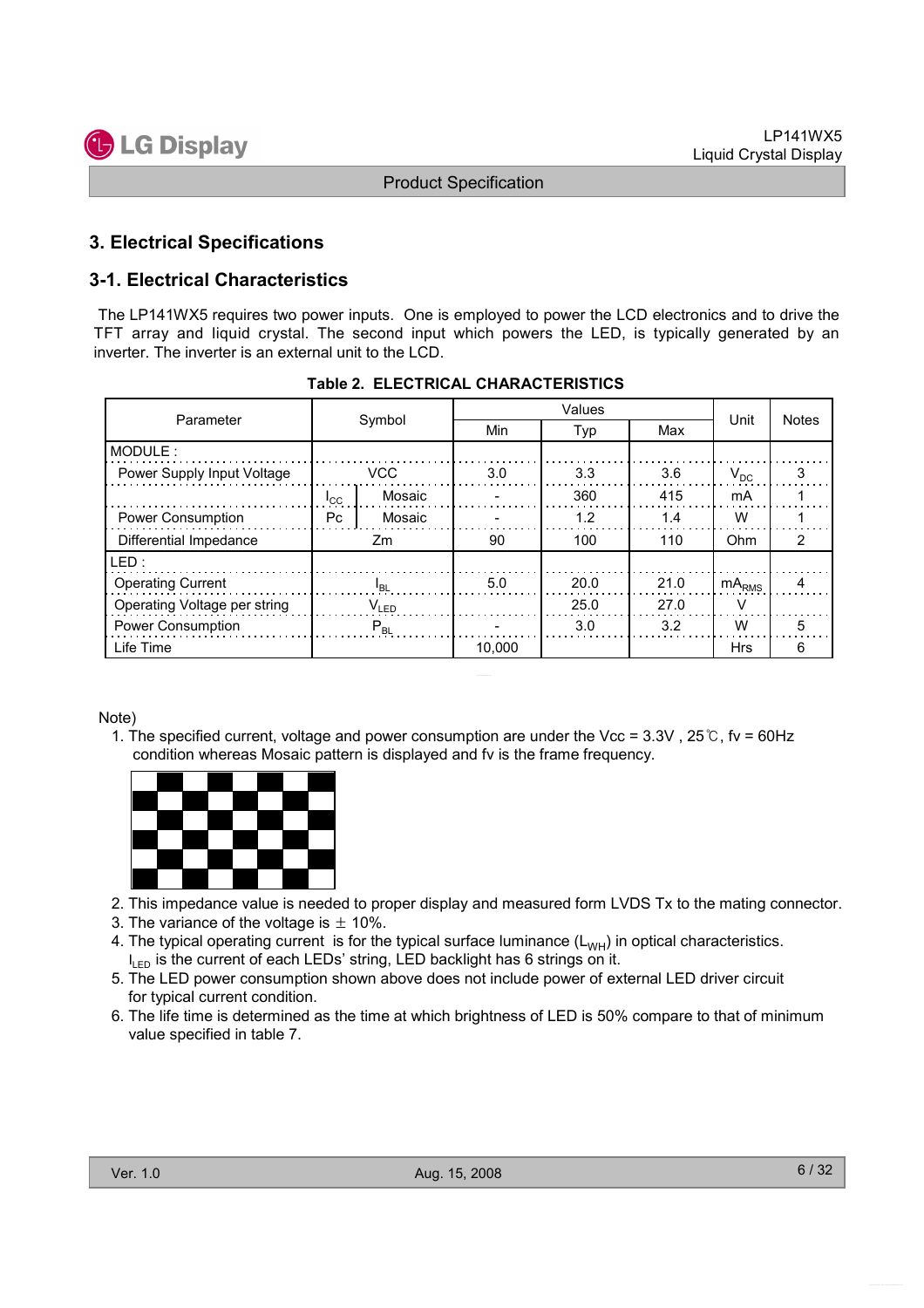

#### 3-2. Interface Connections

This LCD employs two interface connections, a 30 pin connector is used for the module electronics interface and the other connector is used for the integral backlight system.

The electronics interface connector is a model GT101-30S-HR11 manufactured by LSC.

| Pin | Symbol            | Description                            | Notes                                                                       |
|-----|-------------------|----------------------------------------|-----------------------------------------------------------------------------|
| 1   | <b>GND</b>        | Ground                                 |                                                                             |
| 2   | <b>VCC</b>        | Power Supply, 3.3V Typ.                |                                                                             |
| 3   | <b>VCC</b>        | Power Supply, 3.3V Typ.                | 1, Interface chips                                                          |
| 4   | V EEDID           | DDC 3.3V power                         | 1.1 LCD: SW, SW0612B (LCD Controller)<br>including LVDS Receiver            |
| 5   | NC.               | Reserved for supplier test point       | 1.2 System: THC63LVD823A or equivalent<br>* Pin to Pin compatible with LVDS |
| 6   | CIK EEDID         | <b>DDC Clock</b>                       | 2. Connector                                                                |
| 7   | <b>DATA EEDID</b> | <b>DDC</b> Data                        | : GT101-30S-HR11, LSC<br>2.1 LCD                                            |
| 8   | $R_{IN}$ 0-       | Negative LVDS differential data input  | it's compatible.                                                            |
| 9   | $R_{IN}$ 0+       | Positive LVDS differential data input  | 2.2 Mating : FI-X30M or equivalent.<br>2.3 Connector pin arrangement        |
| 10  | <b>GND</b>        | Ground                                 |                                                                             |
| 11  | $R_{IN}$ 1-       | Negative LVDS differential data input  |                                                                             |
| 12  | $R_{IN}$ 1+       | Positive LVDS differential data input  | 30                                                                          |
| 13  | <b>GND</b>        | Ground                                 |                                                                             |
| 14  | $R_{IN}$ 2-       | Negative LVDS differential data input  |                                                                             |
| 15  | $R_{IN}$ 2+       | Positive LVDS differential data input  | [LCD Module Rear View]                                                      |
| 16  | <b>GND</b>        | Ground                                 |                                                                             |
| 17  | CLKIN-            | Negative LVDS differential clock input |                                                                             |
| 18  | CLKIN+            | Positive LVDS differential clock input |                                                                             |
| 19  | <b>GND</b>        | Ground                                 |                                                                             |
| 20  | NС                | No Connect<br>.                        |                                                                             |
| 21  | ΝC                | No Connect                             |                                                                             |
| 22  | <b>GND</b>        | Ground                                 |                                                                             |
| 23  | NC.               | No Connect                             |                                                                             |
| 24  | ΝC                | No Connect                             |                                                                             |
| 25  | GND               | Ground                                 |                                                                             |
| 26  | NC.               | No Connect                             |                                                                             |
| 27  | <b>NC</b>         | No Connect                             |                                                                             |
| 28  | <b>GND</b>        | Ground                                 |                                                                             |
| 29  | ΝC                | No Connect                             |                                                                             |
| 30  | ΝC                | No Connect                             |                                                                             |

#### Table 3. MODULE CONNECTOR PIN CONFIGURATION (CN1)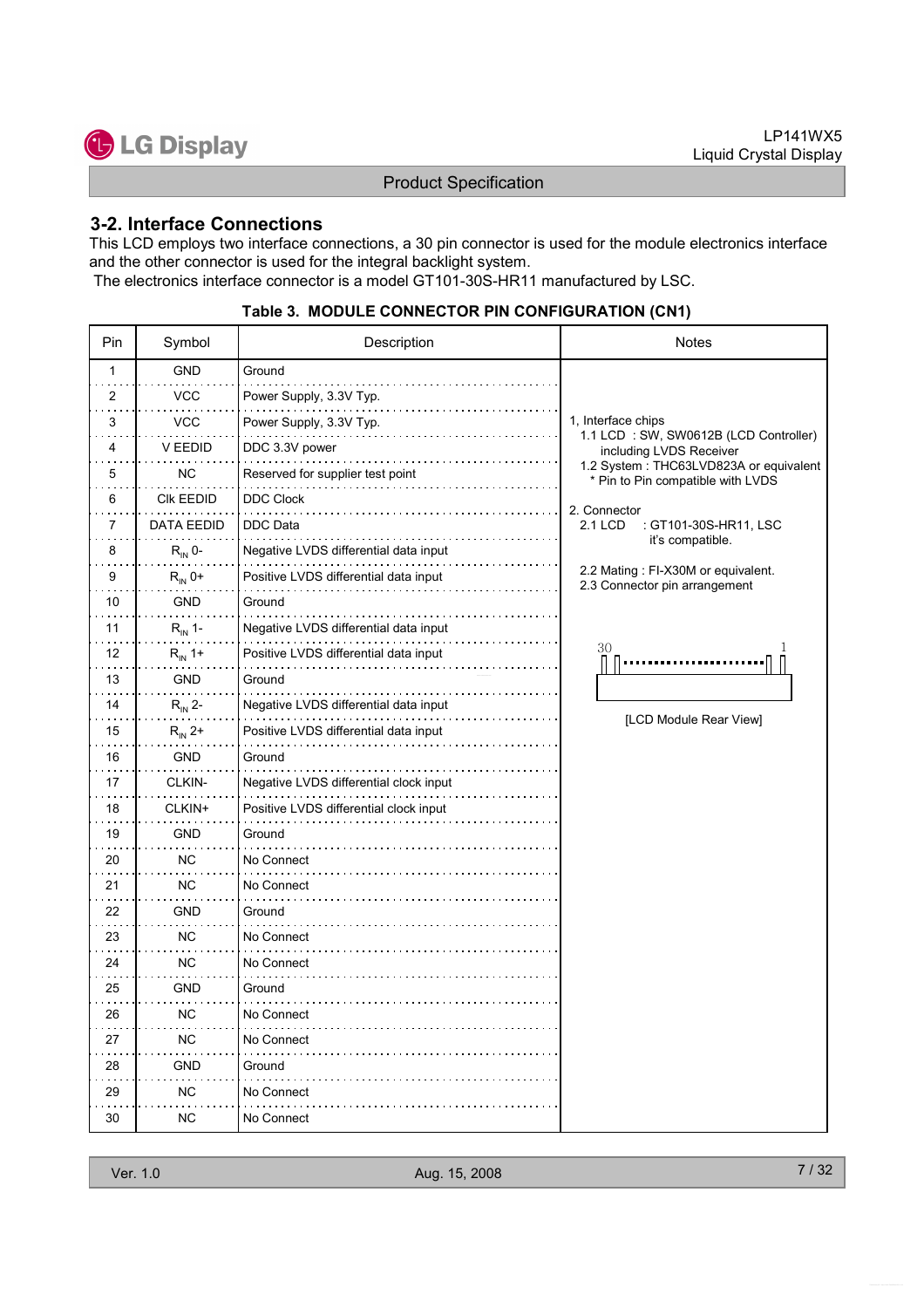

#### Table 4. LED FPC CONNECTOR PIN CONFIGURATION

| Pin | Symbol          | Description                  | <b>Notes</b>                               |  |  |
|-----|-----------------|------------------------------|--------------------------------------------|--|--|
|     | FB <sub>1</sub> | LED Channel 1 Cathode        | Connector                                  |  |  |
| 2   | FB <sub>2</sub> | <b>LED Channel 2 Cathode</b> | FH33-12S-0.5SH, Hirose<br>it's compatible. |  |  |
| 3   | FB <sub>3</sub> | <b>LED Channel 3 Cathode</b> |                                            |  |  |
| 4   | FB4             | <b>LED Channel 4 Cathode</b> |                                            |  |  |
| 5   | FB <sub>5</sub> | <b>LED Channel 5 Cathode</b> |                                            |  |  |
| 6   | FB <sub>6</sub> | LED Channel 6 Cathode        |                                            |  |  |
| 7   | <b>NC</b>       | No Connect                   | <b>FPC</b>                                 |  |  |
| 8   | N <sub>C</sub>  | No Connect                   |                                            |  |  |
| 9   | N <sub>C</sub>  | No Connect                   |                                            |  |  |
| 10  | Vin             | LED Power (LED Anode)        | 12<br>[LCD Module Front View]              |  |  |
| 11  | Vin             | LED Power (LED Anode)        |                                            |  |  |
| 12  | Vin             | LED Power (LED Anode)        |                                            |  |  |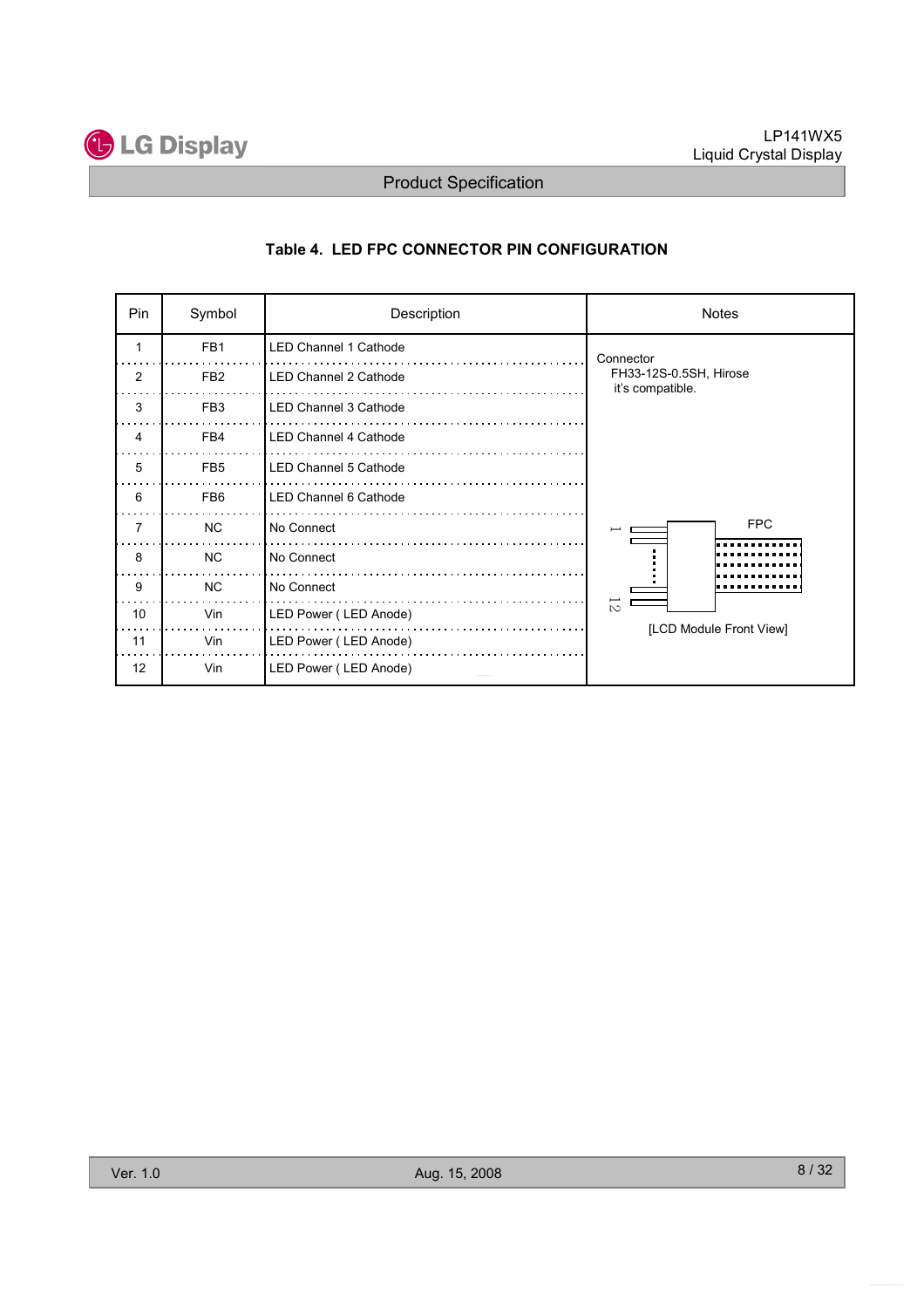# **C** LG Display

Product Specification

### 3-3. LVDS Signal Timing Specifications

## 3-3-1. DC Specification



| Description                      | Symb<br>οl      | Min | Max | Unit | <b>Notes</b>             |
|----------------------------------|-----------------|-----|-----|------|--------------------------|
| <b>LVDS Differential Voltage</b> | $ V_{ D} $      | 100 | 600 | mV   | $\overline{\phantom{0}}$ |
| LVDS Common mode Voltage         | $V^{\text{CM}}$ | 0.6 | 1.8 |      | $\overline{\phantom{0}}$ |
| LVDS Input Voltage Range         | $V_{IN}$        | 0.3 | 2.1 |      | $\overline{\phantom{0}}$ |

## 3-3-2. AC Specification

| <b>LVDS Clock</b><br><b>LVDS Data</b><br>$\mathbf{v}$<br>t <sub>SKEW</sub> | $t_{SKFW}$ ( $F_{cls} = 1/T_{cls}$ )<br>1' 85MHz > Fclk $\geq$ 65MHz $-400 - +400$<br>2) 65MHz > Fclk $\geq$ 25MHz -600 ~ +600 | $T_{\scriptscriptstyle{\text{clk}}}$ |        |                    |                              |
|----------------------------------------------------------------------------|--------------------------------------------------------------------------------------------------------------------------------|--------------------------------------|--------|--------------------|------------------------------|
| <b>Description</b>                                                         | Symbol                                                                                                                         | Min                                  | Max    | Unit               | <b>Notes</b>                 |
|                                                                            | t <sub>SKEW</sub>                                                                                                              | $-400$                               | + 400  | ps                 | 85MHz > Fclk $\geq$<br>65MHz |
| LVDS Clock to Data Skew Margin                                             | $t_{SKEW}$                                                                                                                     | - 600                                | + 600  | ps                 | 65MHz > Fclk $\geq$<br>25MHz |
| LVDS Clock to Clock Skew Margin (Even<br>to Odd)                           | <sup>L</sup> SKEW EO                                                                                                           | $-1/7$                               | $+1/7$ | $T_{\mathsf{clk}}$ |                              |
| Maximum deviation<br>of input clock frequency during SSC                   | $F_{DEV}$                                                                                                                      |                                      | ± 3    | $\%$               |                              |
| Maximum modulation frequency<br>of input clock during SSC                  | $\mathsf{F}_{\mathsf{MOD}}$                                                                                                    |                                      | 200    | <b>KHz</b>         |                              |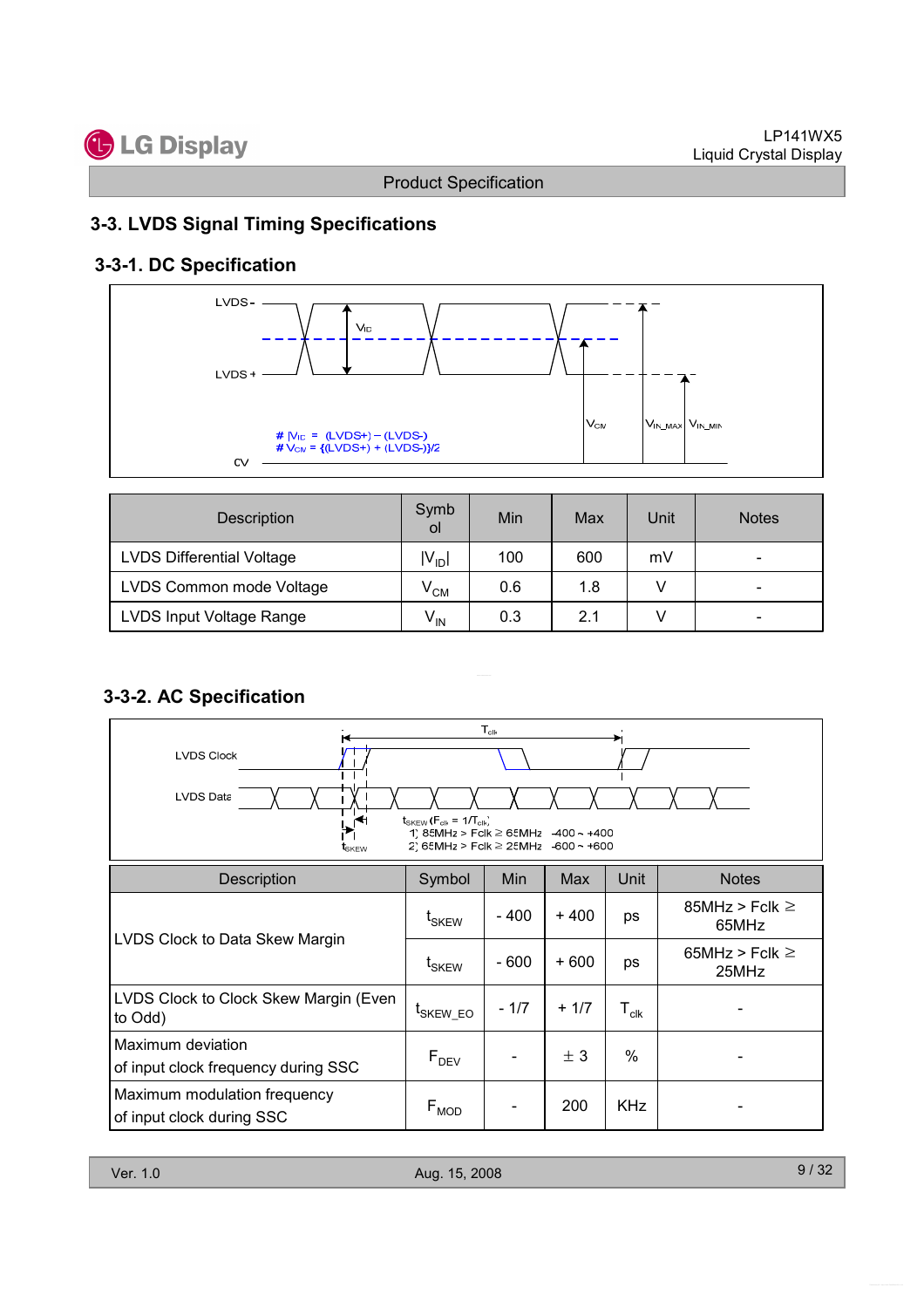# **C** LG Display

LP141WX5 Liquid Crystal Display



< Clock skew margin between channel >



< Spread Spectrum >

#### 3-3-3. Data Format

1) LVDS 1 Port

| $RCLK+$             |                                                  |                                                                                              |                                   |
|---------------------|--------------------------------------------------|----------------------------------------------------------------------------------------------|-----------------------------------|
| $RA+/$              | R3<br>R <sub>2</sub><br>R1<br>R <sub>0</sub>     | $\Omega$<br>R <sub>0</sub><br>R <sub>5</sub><br>R4<br>R <sub>3</sub><br>R <sub>2</sub><br>R1 | G0<br>R5<br>R4                    |
| $RB+/$              | G3<br>G <sub>4</sub><br>C <sub>2</sub><br>Gl     | G5<br>B1<br>B <sub>0</sub><br>G <sub>4</sub><br>G3<br>$\Omega$<br>G1                         | B1<br>G5<br>B <sub>0</sub>        |
| $RC+/-$             | $B\!S$<br>B <sub>3</sub><br>B <sub>4</sub><br>B2 | <b>VSYNCHSYNC</b><br>B <sub>5</sub><br>DE<br>$B^2$<br>B2<br>B <sub>4</sub>                   | <b>VSYNCHSYNC</b><br>DE           |
| $RD$ <sup>+/-</sup> | G7<br>G6<br>R7<br><b>R6</b>                      | X<br><b>B6</b><br>G7<br>G6<br>R7<br><b>R6</b><br>B7                                          | $\mathbf X$<br>B7<br><b>B6</b>    |
|                     | -Previous (N-1)th Cycle -                        | -Current (Nth) Cycle -                                                                       | $\leftarrow$ Next (N+1)th Cycle — |

< LVDS Data Format >

Ver. 1.0 Aug. 15, 2008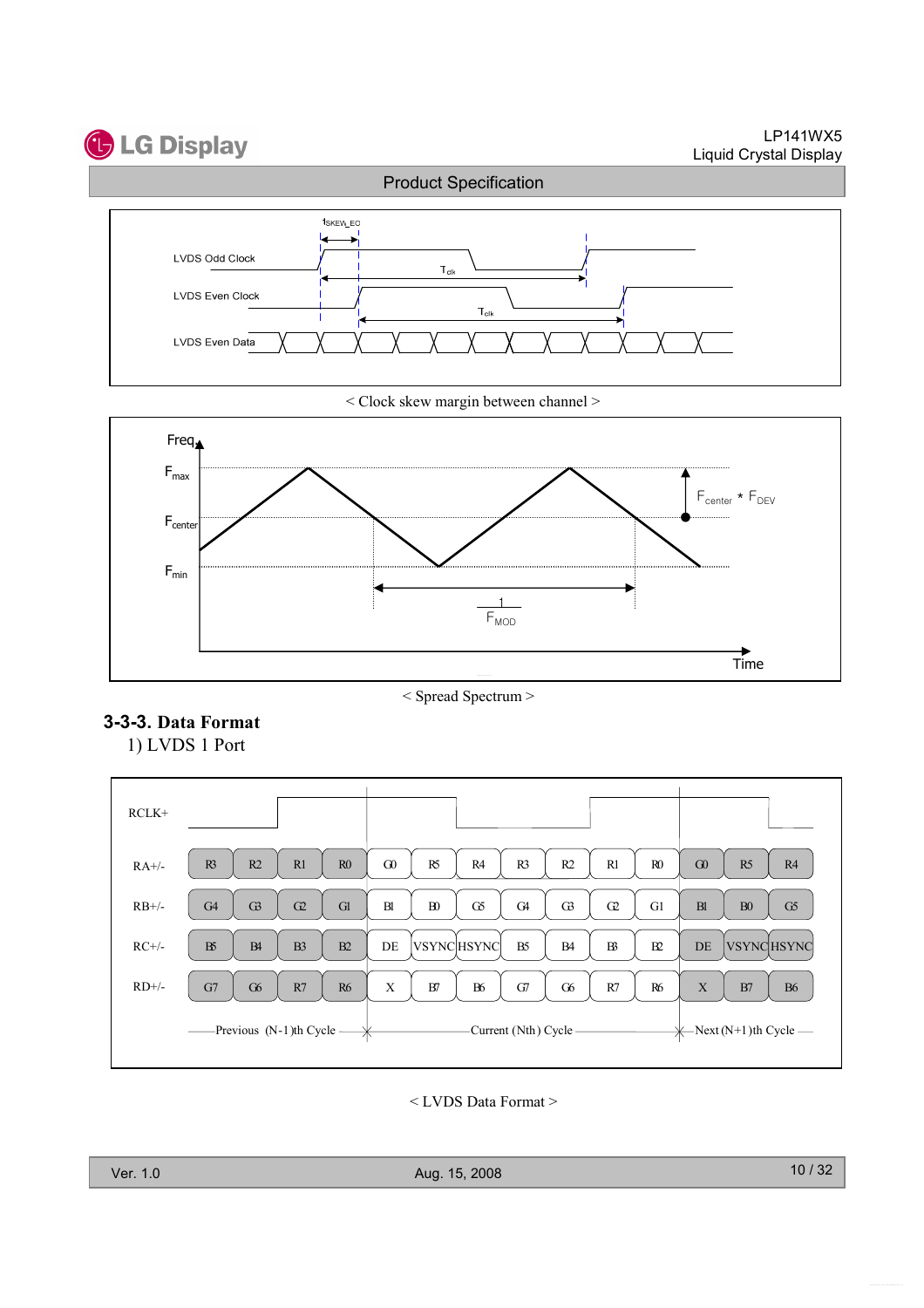

#### 3-4. Signal Timing Specifications

This is the signal timing required at the input of the User connector. All of the interface signal timing should be satisfied with the following specifications and specifications of LVDS Tx/Rx for its proper operation.

| <b>ITEM</b> | <b>Symbol</b>          |                                               | Min                      | <b>Typ</b> | <b>Max</b>     | <b>Unit</b> | <b>Note</b> |
|-------------|------------------------|-----------------------------------------------|--------------------------|------------|----------------|-------------|-------------|
| <b>DCLK</b> | Frequency              | $f_{CLK}$                                     | $\overline{\phantom{a}}$ | 69.3       | $\blacksquare$ | <b>MHz</b>  |             |
|             | Period                 | Thp                                           | 1360                     | 1406       | 1480           |             |             |
| Hsync       | Width                  | $t_{WH}$                                      | 16                       | 32         | 48             | tCLK        |             |
|             | <b>Width-Active</b>    | $t_{\text{WHA}}$                              | 1280                     | 1280       | 1280           |             |             |
| Vsync       | Period                 | $t_{VP}$                                      | 809                      | 822        | 860            |             |             |
|             | Width                  | $t_{\text{wV}}$                               | 2                        | 6          | 10             | tHP         |             |
|             | <b>Width-Active</b>    | $t_{WVA}$                                     | 800                      | 800        | 800            |             |             |
|             | Horizontal back porch  | $\mathsf{t}_{\mathsf{H}\mathsf{B}\mathsf{P}}$ | 40                       | 46         | 96             | tCLK        |             |
| Data        | Horizontal front porch | $\mathsf{t}_{\mathsf{H}\mathsf{F}\mathsf{P}}$ | 24                       | 48         | 56             |             |             |
| Enable      | Vertical back porch    | $\rm t_{\rm VBP}$                             | 6                        | 13         | 32             |             |             |
|             | Vertical front porch   | $t_{\scriptscriptstyle\rm VFP}$               | 1                        | 3          | 18             | tHP         |             |

#### Table 5. TIMING TABLE

## 3-5. Signal Timing Waveforms Condition : VCC =3.3V

High: 0.7VCC Data Enable, Hsync, Vsync Low: 0.3VCC **t**<sub>CLK</sub> DCLK  $\left| \leftarrow$  CLK 0.5 Vcc  $t_{HP}$ Hsync t<sub>wн</sub> tWHA  $t_{\text{HBP}}$  twha  $\gg$   $t_{\text{HFP}}$ Data Enable ≶  $t_{\vee P}$ t<sub>wv</sub>  $\bigotimes$ Vsync  $t_{\rm VFP}$ tWVA  $\mathfrak{t}_{\mathsf{VBP}}$ Data Enable 11 / 32 Ver. 1.0 Aug. 15, 2008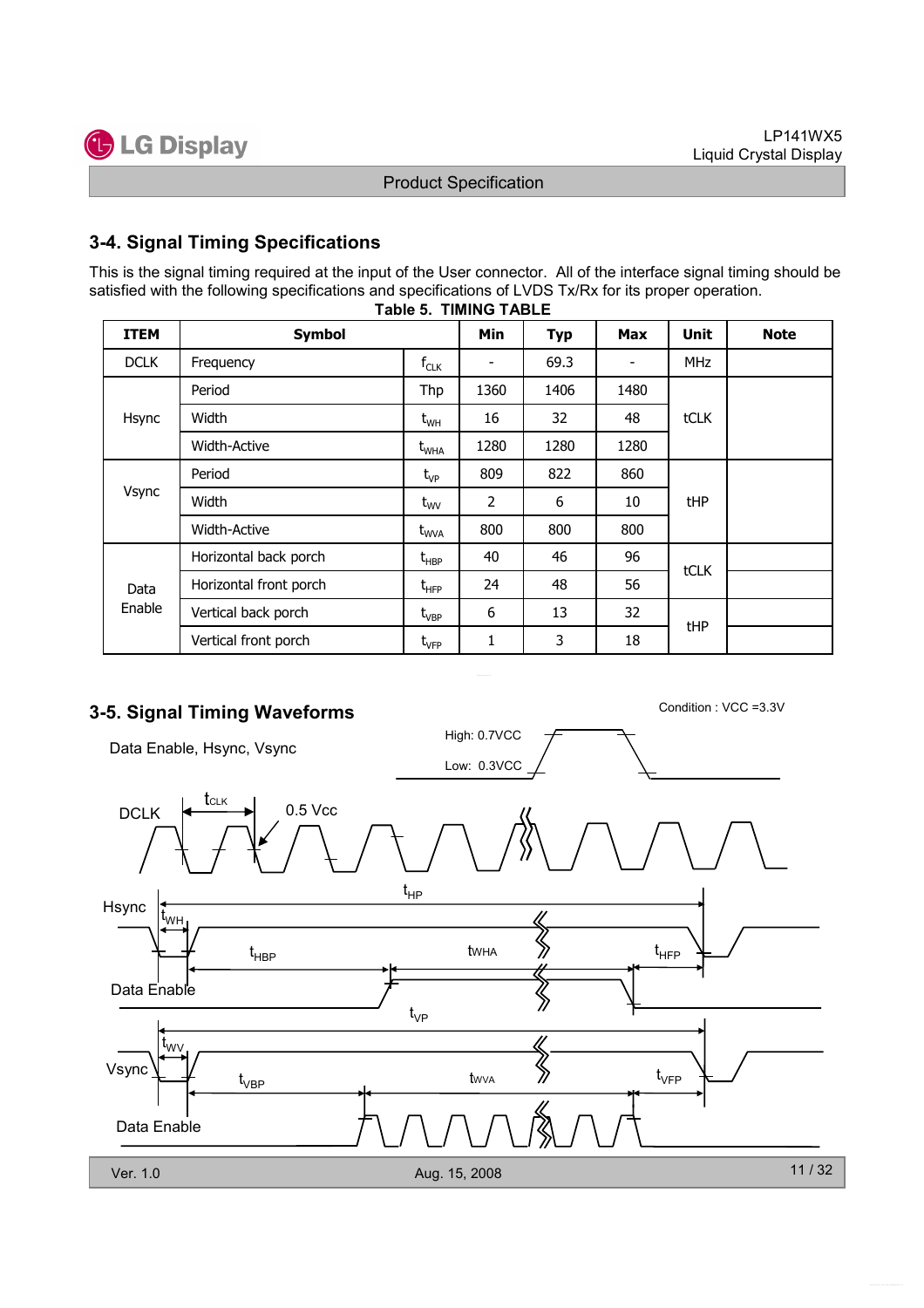

#### 3-6. Color Input Data Reference

The brightness of each primary color (red,green and blue) is based on the 6-bit gray scale data input for the color ; the higher the binary input, the brighter the color. The table below provides a reference for color versus data input.

|              |                   |                |                |                |                |                     |                |                |              | Input Color Data |                |              |                 |              |              |             |             |              |              |
|--------------|-------------------|----------------|----------------|----------------|----------------|---------------------|----------------|----------------|--------------|------------------|----------------|--------------|-----------------|--------------|--------------|-------------|-------------|--------------|--------------|
|              | Color             |                |                | <b>RED</b>     |                |                     |                |                |              | <b>GREEN</b>     |                |              |                 |              |              | <b>BLUE</b> |             |              |              |
|              |                   | <b>MSB</b>     |                |                |                |                     | LSB   MSB      |                |              |                  |                |              | <b>LSB</b>      | <b>MSB</b>   |              |             |             |              | <b>LSB</b>   |
|              |                   | R <sub>5</sub> | R <sub>4</sub> | R <sub>3</sub> | R <sub>2</sub> | R <sub>1</sub>      | R <sub>0</sub> | G <sub>5</sub> | G 4          | G <sub>3</sub>   | G <sub>2</sub> | G 1          | G <sub>0</sub>  | <b>B</b> 5   | <b>B4</b>    | <b>B3</b>   | <b>B2</b>   | <b>B</b> 1   | <b>B0</b>    |
|              | <b>Black</b><br>. | 0              | 0              | 0              | 0              | 0                   | 0              | $\Omega$       | 0            | 0                | 0              | $\mathbf 0$  | $\mathbf 0$     | $\mathbf 0$  | 0            | 0           | 0           | $\pmb{0}$    | $\Omega$     |
|              | Red               | $\mathbf{1}$   | 1              | 1              | 1              | $\mathbf{1}$        |                | 1 0            | 0            | 0                | 0              | 0            | 0               | $\mathbf 0$  | 0            | 0           | 0           | 0            | 0            |
|              | Green             | 0              | 0              | 0              | 0              | 0                   | 0              | $\mathbf 1$    | 1            | $\mathbf{1}$     | $\mathbf{1}$   | 1            | 1               | $\mathbf 0$  | 0            | 0           | 0           | $\pmb{0}$    | 0            |
| <b>Basic</b> | <b>Blue</b>       | 0              | 0              | 0              | 0              | 0                   | $\overline{0}$ | l O            | 0            | 0                | 0              | 0            | 0               | $\mathbf{1}$ | 1            | 1           | 1           | 1            | 1            |
| Color        | Cyan              | 0              | 0              | $\pmb{0}$      | 0              | $\mathbf 0$         | 0              | $\mathbf{1}$   | $\mathbf{1}$ | 1                | $\mathbf{1}$   | 1            | 1               | $\mathbf{1}$ | $\mathbf{1}$ | 1           | 1           | 1            | 1            |
|              | Magenta           | 1              | 1              | 1              | 1              | 1                   | 1              | $\mathbf 0$    | 0            | 0                | 0              | 0            | 0               | 1            | 1            | 1           |             | 1            |              |
|              | Yellow            | 1              | $\mathbf{1}$   | 1              | 1              | $\mathbf{1}$        |                | $111$          | $\mathbf{1}$ | 1                | $\mathbf{1}$   | 1            | 1               | 0            | 0            | 0           | 0           | $\mathbf 0$  | 0            |
|              | White             | $\mathbf{1}$   | $\mathbf{1}$   | 1              | $\mathbf{1}$   | $\mathbf{1}$        | 1              | $\mathbf 1$    | $\mathbf{1}$ | $\mathbf{1}$     | 1              | $\mathbf{1}$ | 1               | $\mathbf{1}$ | $\mathbf{1}$ | 1           | 1           | $\mathbf{1}$ | 1            |
|              | <b>RED (00)</b>   | 0              | 0              | $\pmb{0}$      | 0              | $\pmb{0}$           |                | 0 0            | 0            | $\pmb{0}$        | 0              | 0            | 0               | I٥           | 0            | 0           | 0           | $\pmb{0}$    | $\mathbf 0$  |
|              | RED (01)          | 0              | $\mathbf 0$    | 0              | 0              | $\pmb{0}$           | 1 <sup>1</sup> | 0              | 0            | 0                | 0              | $\mathbf 0$  | 0               | l o          | $\mathsf 0$  | 0           | 0           | $\mathbf 0$  | $\mathbf 0$  |
| <b>RED</b>   |                   |                |                |                |                |                     |                |                |              |                  |                |              |                 |              |              |             |             |              |              |
|              | <b>RED (62)</b>   | 1              | $\mathbf{1}$   | 1              | 1              | $\mathbf{1}$        |                | 0 0            | 0            | 0                | 0              | 0            | 0               | ۱٥           | 0            | 0           | 0           | $\mathbf 0$  | 0            |
|              | <b>RED (63)</b>   | $\mathbf{1}$   | $\mathbf{1}$   | $\mathbf{1}$   | $\mathbf{1}$   | $\mathbf{1}$        |                | 110            | 0            | $\mathbf 0$      | 0              | 0            | 0 <sup>10</sup> |              | $\mathbf 0$  | $\Omega$    | 0           | $\mathbf 0$  | $\mathbf 0$  |
|              | <b>GREEN (00)</b> | 0              | 0              | $\pmb{0}$      | 0              | $\pmb{0}$           |                | 0 0            | 0            | $\pmb{0}$        | $\pmb{0}$      | $\mathbf 0$  | 0               | 0            | $\pmb{0}$    | 0           | $\mathbf 0$ | $\pmb{0}$    | $\mathbf 0$  |
|              | <b>GREEN (01)</b> | 0              | 0              | 0              | 0              | 0                   | $\overline{0}$ | 0              | 0            | 0                | 0              | 0            | 1               | $\mathbf 0$  | 0            | 0           | 0           | $\pmb{0}$    | 0            |
| <b>GREEN</b> |                   |                |                |                |                |                     |                |                |              |                  |                |              |                 |              |              |             |             |              |              |
|              | <b>GREEN (62)</b> | 0              | $\pmb{0}$      | 0              | 0              | 0                   | $\overline{0}$ | $\mathbf 1$    | 1            | 1                | 1              | 1            | 0               | l o          | 0            | 0           | 0           | $\mathbf 0$  | 0            |
|              | <b>GREEN (63)</b> | 0              | 0              | 0              | 0              | $\mathsf{O}\xspace$ | $0$   1        |                | 1            | $\mathbf{1}$     | $\mathbf{1}$   | $\mathbf{1}$ | 1               | $\mathbf 0$  | $\mathsf 0$  | 0           | 0           | $\mathbf 0$  | 0            |
|              | <b>BLUE (00)</b>  | 0              | 0              | 0              | 0              | $\pmb{0}$           |                | 0 0            | 0            | $\pmb{0}$        | $\pmb{0}$      | $\mathsf 0$  | 0               | I٥           | 0            | $\Omega$    | 0           | $\pmb{0}$    | $\Omega$     |
|              | <b>BLUE (01)</b>  | 0              | 0              | 0              | 0              | 0                   | 0              | 0              | 0            | 0                | 0              | 0            | 0               | $\mathbf 0$  | 0            | 0           | 0           | $\pmb{0}$    | $\mathbf{1}$ |
| <b>BLUE</b>  |                   |                |                |                |                |                     |                |                |              |                  |                |              |                 |              |              |             |             |              |              |
|              | <b>BLUE (62)</b>  | 0              | $\mathbf 0$    | 0              | 0              | $\pmb{0}$           |                | 0 0            | 0            | 0                | $\pmb{0}$      | 0            | 0               | ∣ 1          | 1            |             | 1           | 1            | 0            |
|              | <b>BLUE (63)</b>  | 0              | 0              | 0              | 0              | $\pmb{0}$           |                | 0 0            | 0            | 0                | 0              | 0            | 0               | $\mathbf{1}$ | 1            | 1           | 1           | 1            | 1            |
|              |                   |                |                |                |                |                     |                |                |              |                  |                |              |                 |              |              |             |             |              |              |

Table 6. COLOR DATA REFERENCE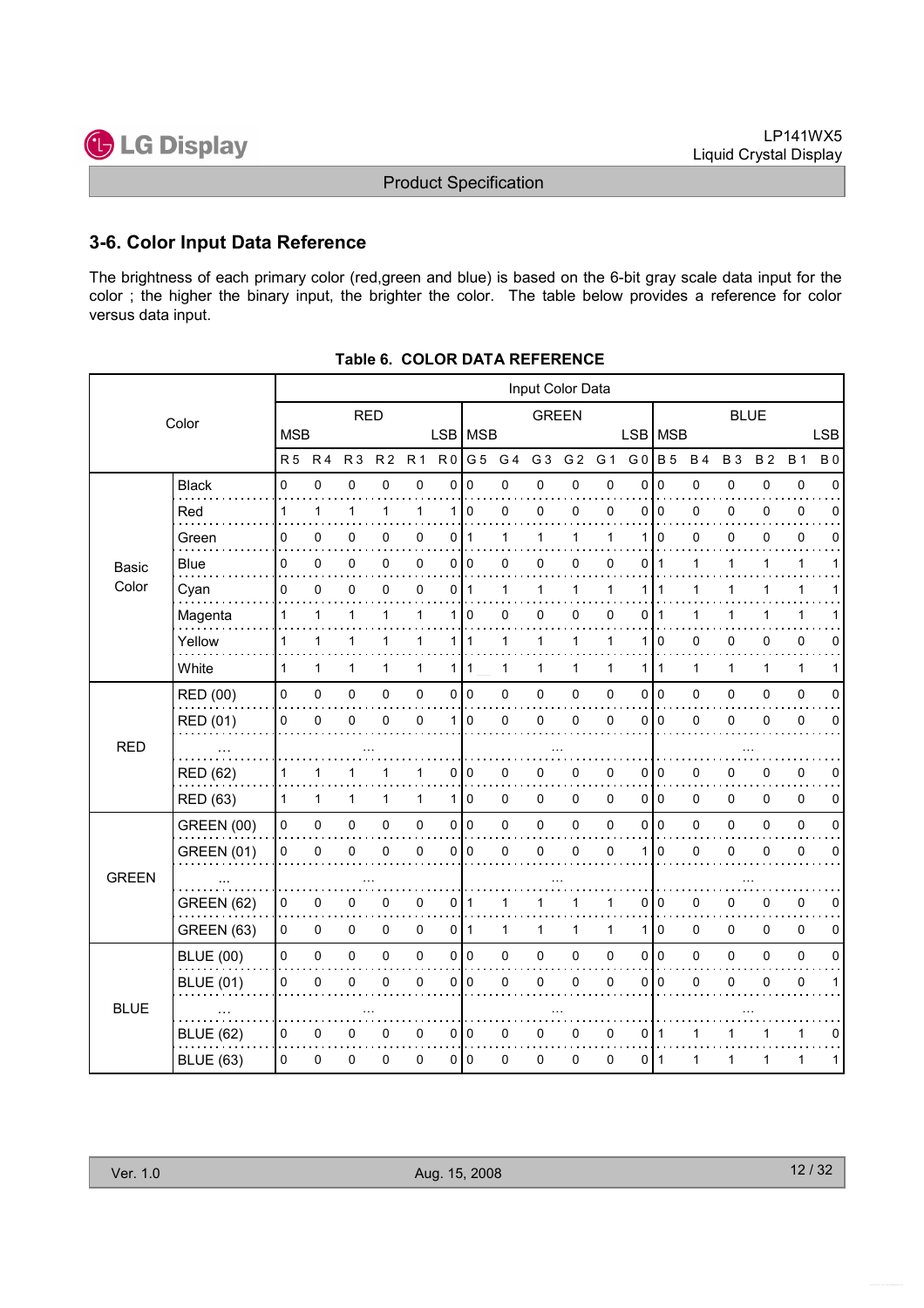

#### 3-7. Power Sequence



| Table 7. POWER SEQUENCE TABLE |  |
|-------------------------------|--|
|                               |  |

| Parameter      |             | Value | Units |      |
|----------------|-------------|-------|-------|------|
|                | Min.        | Typ.  | Max.  |      |
| T <sub>1</sub> | 0.5         |       | 10    | (ms) |
| $T_{2}$        | 0           |       | 50    | (ms) |
| $T_3$          | 200         |       |       | (ms) |
| T <sub>4</sub> | 200         |       |       | (ms) |
| $T_5$          | $\mathbf 0$ |       | 50    | (ms) |
| $T_6$          | $\Omega$    |       | 10    | (ms) |
| T <sub>7</sub> | 400         |       |       | (ms) |

Note)

- 1. Valid Data is Data to meet "3-3. LVDS Signal Timing Specifications"
- 2. Please avoid floating state of interface signal at invalid period.
- 3. When the interface signal is invalid, be sure to pull down the power supply for LCD VCC to 0V.
- 4. LED power must be turn on after power supply for LCD and interface signal are valid.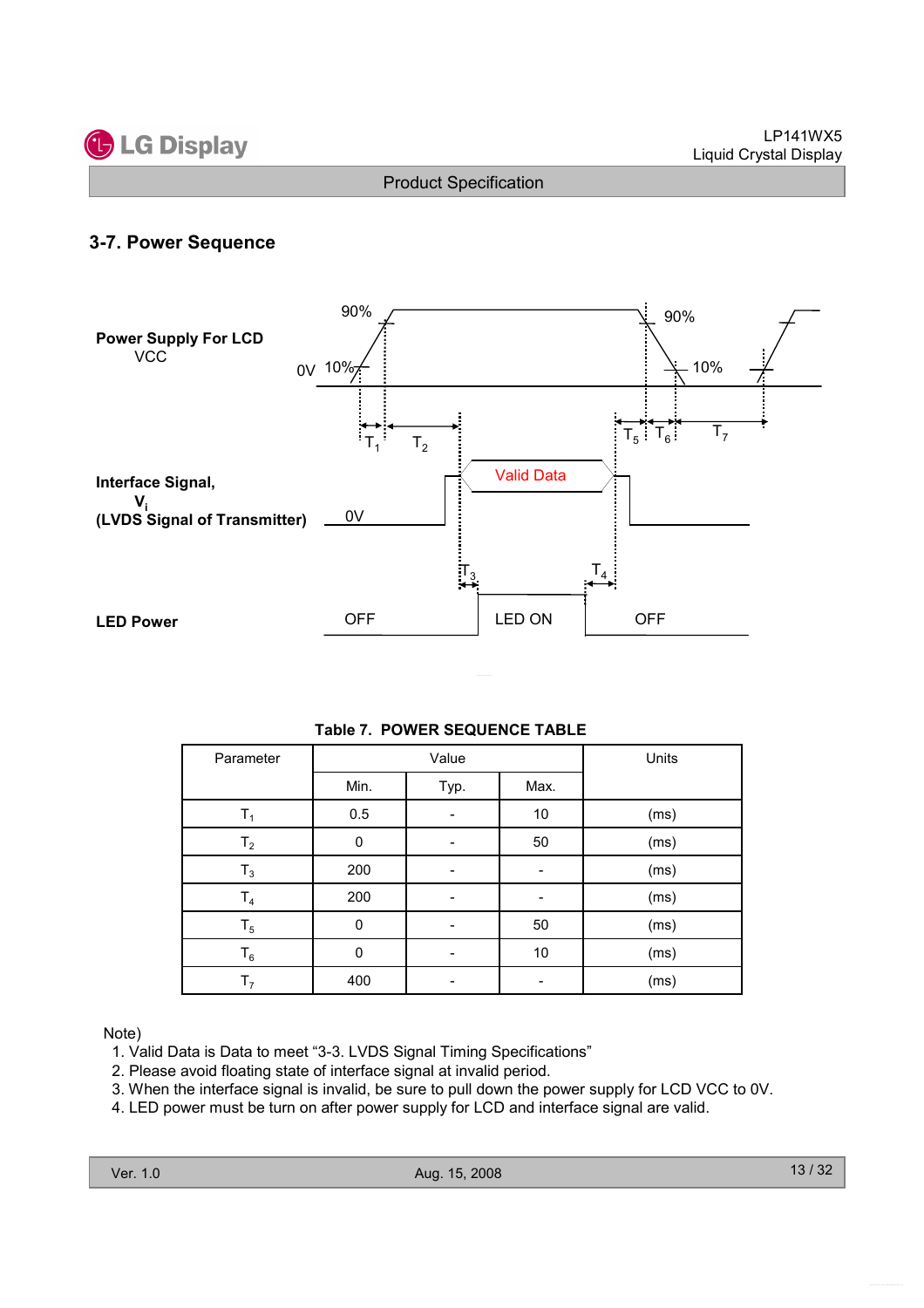

#### 4. Optical Specification

Optical characteristics are determined after the unit has been 'ON' and stable for approximately 30 minutes in a dark environment at 25°C. The values specified are at an approximate distance 50cm from the LCD surface at a viewing angle of  $\Phi$  and  $\Theta$  equal to 0°.

FIG. 1 presents additional information concerning the measurement equipment and method.



#### FIG. 1 Optical Characteristic Measurement Equipment and Method

|                              |                |       | Values | --, ·uln | שם י              |              |
|------------------------------|----------------|-------|--------|----------|-------------------|--------------|
| Parameter                    | Symbol         | Min   | Typ    | Max      | Units             | <b>Notes</b> |
| <b>Contrast Ratio</b>        | CR             | 400   |        |          |                   |              |
| Surface Luminance, white     | $L_{WH}$       | 200   | 220    |          | cd/m <sup>2</sup> | 2            |
| Luminance Variation          | $\delta$ white |       | 1.4    | 1.6      |                   | 3            |
| Response Time                | $Tr_R + Tr_D$  |       | 16     |          | ms                | 4            |
| <b>Color Coordinates</b>     |                |       |        |          |                   |              |
| <b>RED</b>                   | <b>RX</b>      | 0.544 | 0.574  | 0.604    |                   |              |
|                              | <b>RY</b>      | 0.319 | 0.349  | 0.379    |                   |              |
| <b>GREEN</b>                 | GX             | 0.305 | 0.335  | 0.365    |                   |              |
|                              | GY             | 0.512 | 0.542  | 0.572    |                   |              |
| <b>BLUE</b>                  | <b>BX</b>      | 0.126 | 0.156  | 0.186    |                   |              |
|                              | <b>BY</b>      | 0.106 | 0.136  | 0.166    |                   |              |
| <b>WHITE</b>                 | WX             | 0.283 | 0.313  | 0.343    |                   |              |
|                              | <b>WY</b>      | 0.299 | 0.329  | 0.359    |                   |              |
| Viewing Angle                |                |       |        |          |                   | 5            |
| x axis, right( $\Phi$ =0°)   | $\Theta$ r     | 40    |        |          | degree            |              |
| x axis, left ( $\Phi$ =180°) | $\Theta$       | 40    |        |          | degree            |              |
| y axis, up ( $\Phi$ =90°)    | $\Theta$ u     | 10    |        |          | degree            |              |
| y axis, down ( $\Phi$ =270°) | $\Theta$ d     | 30    |        |          | degree            |              |
| Gray Scale                   |                |       |        |          |                   | 6            |

Ta=25°C, VCC=3.3V, fv=60Hz,  $f_{CLK}$ = 69.3MHz,  $I_{LED}$ = 20 mA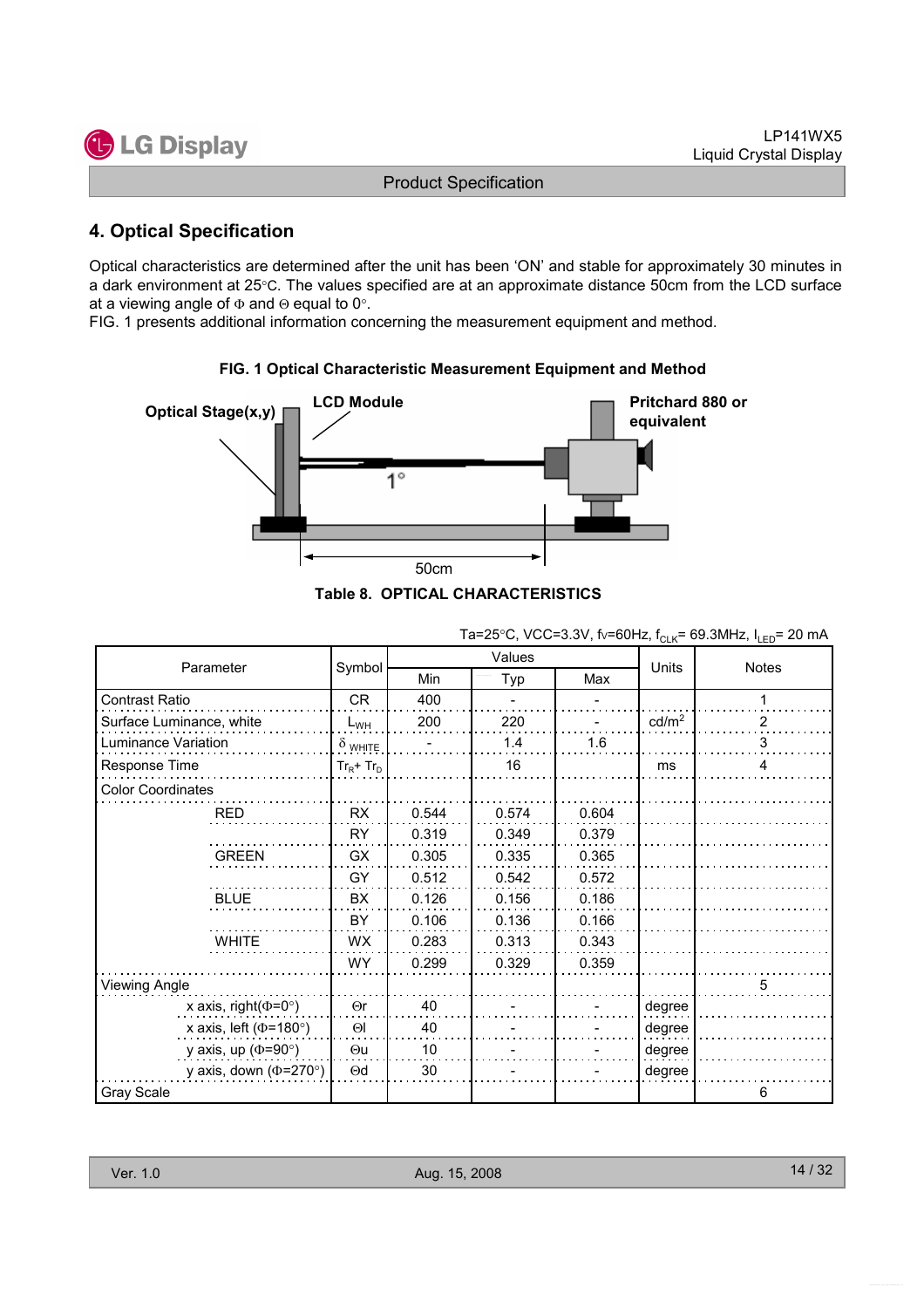# **G** LG Display

#### Product Specification

Note)

1. Contrast Ratio(CR) is defined mathematically as Surface Luminance with all white pixels

Contrast Ratio =

Surface Luminance with all black pixels

2. Surface luminance is the average of 5 point across the LCD surface 50cm from the surface with all pixels displaying white. For more information see FIG 1.

 $L_{WH}$  = Average( $L_1, L_2, ... L_5$ )

3. The variation in surface luminance, The panel total variation ( $\delta_{WHTE}$ ) is determined by measuring L<sub>N</sub> at each test position 1 through 13 and then defined as followed numerical formula. For more information see FIG 2.

Maximum $(\mathsf{L}_1, \mathsf{L}_2, \ldots \mathsf{L}_{13})$  $\delta$  <sub>WHITE</sub> =  $-$ Minimum $(\mathsf{L}_1, \mathsf{L}_2, \ldots \mathsf{L}_{13})$ 

- 4. Response time is the time required for the display to transition from white to black (rise time,  $\mathsf{Tr}_{\mathsf{R}}$ ) and from black to white(Decay Time, Tr $_{\textrm{\scriptsize D}}$ ). For additional information see FIG 3.
- 5. Viewing angle is the angle at which the contrast ratio is greater than 10. The angles are determined for the horizontal or x axis and the vertical or y axis with respect to the z axis which is normal to the LCD surface. For more information see FIG 4.

| 6. Gray scale specification | * $f_v = 60$ Hz |
|-----------------------------|-----------------|
|-----------------------------|-----------------|

| <b>Gray Level</b> | Luminance [%] (Typ) |
|-------------------|---------------------|
| LO.               | 0.19                |
| I 7               | 1.36                |
| L15               | 4.20                |
| L23               | 8.30                |
| $\pm$ 31          | 14.0                |
| L <sub>39</sub>   | 25.0                |
| L47               | 43.0                |
| L <sub>55</sub>   | 69.0                |
| l 63              | 1 በበ                |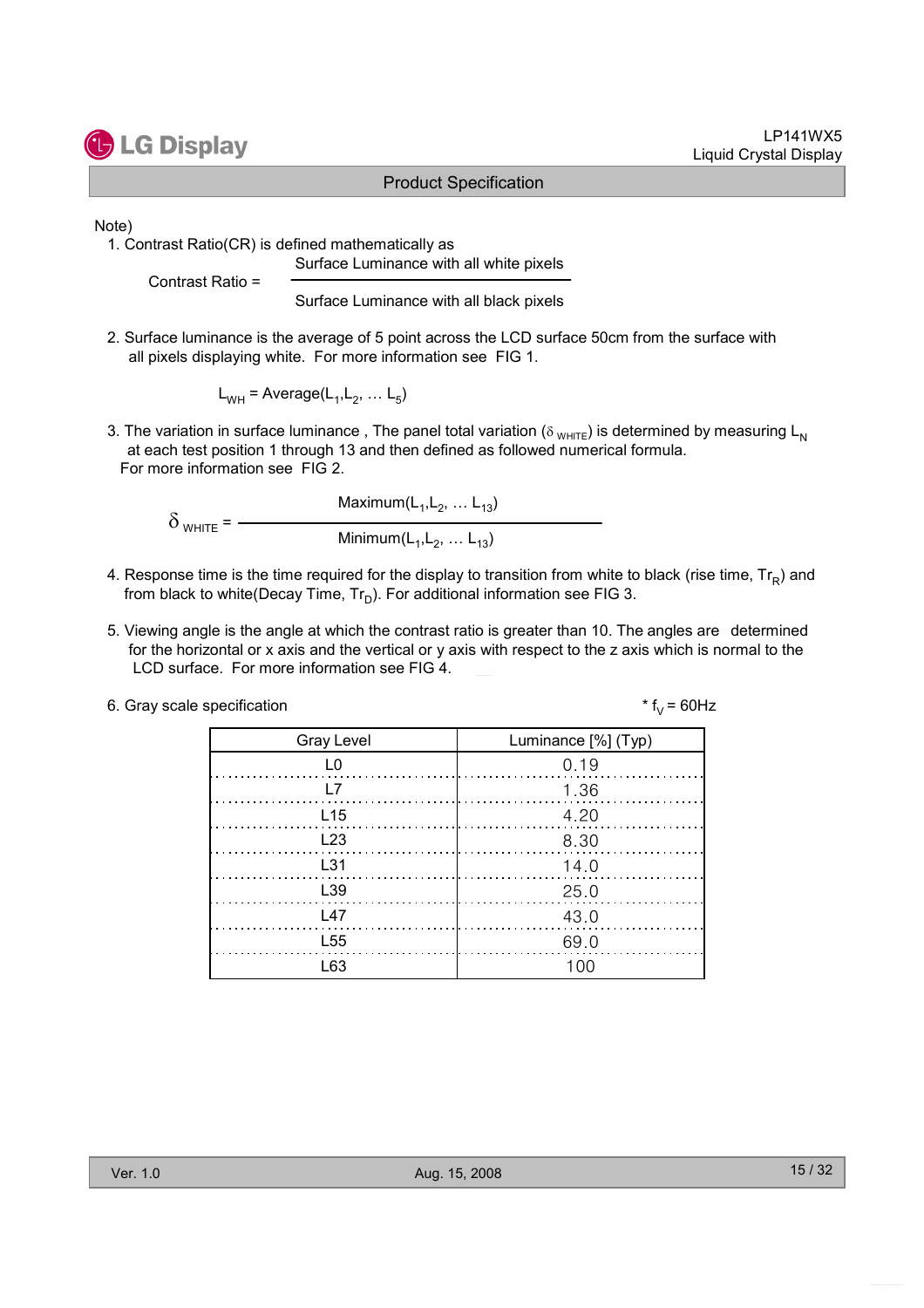

#### FIG. 2 Luminance

<measuring point for surface luminance & measuring point for luminance variation>



H,V : ACTIVE AREA A : H/4 mm B : V/4 mm C : 10 mm D : 10 mm POINTS : 13 POINTS

#### FIG. 3 Response Time

The response time is defined as the following figure and shall be measured by switching the input signal for "black" and "white".

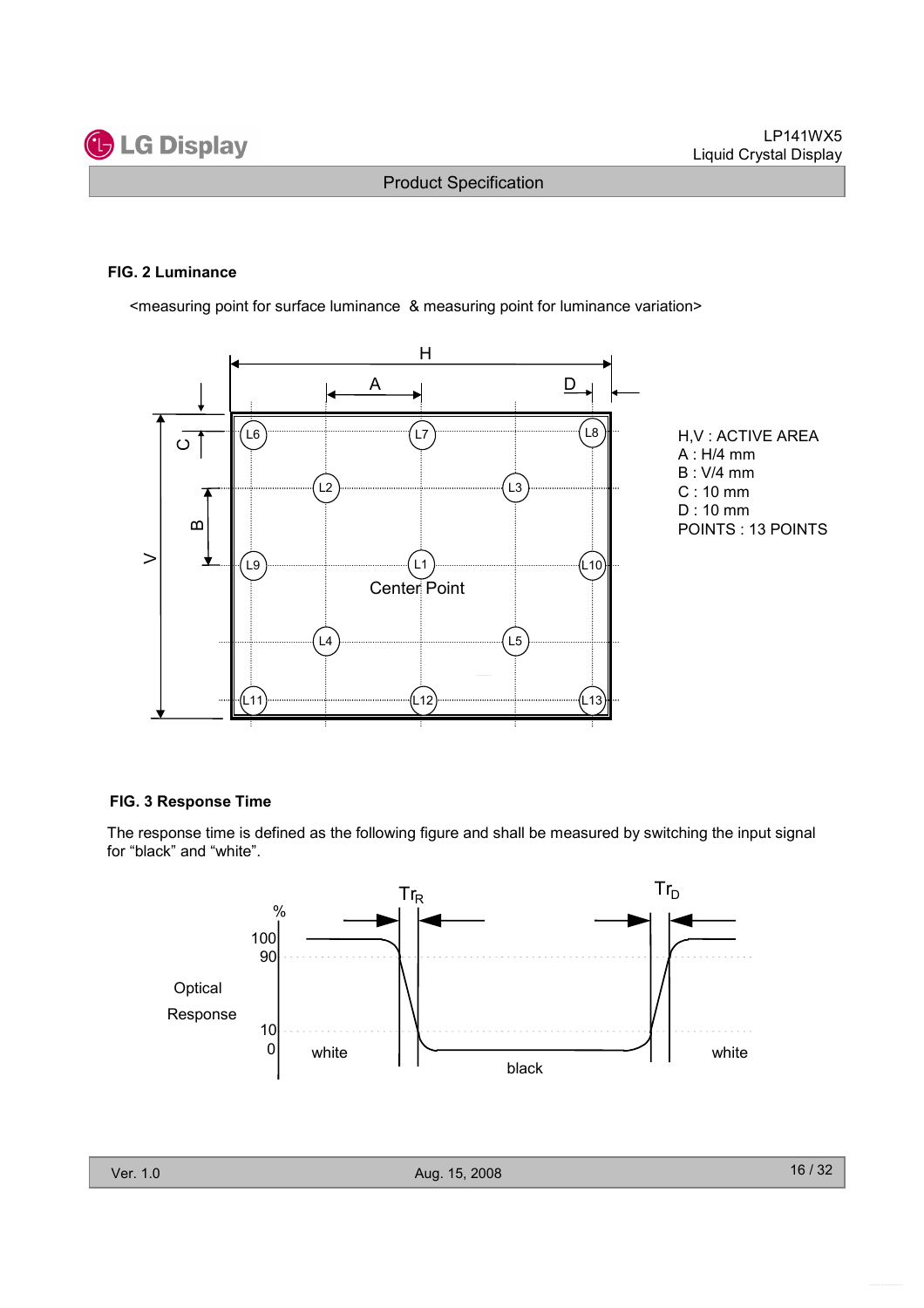

#### FIG. 4 Viewing angle



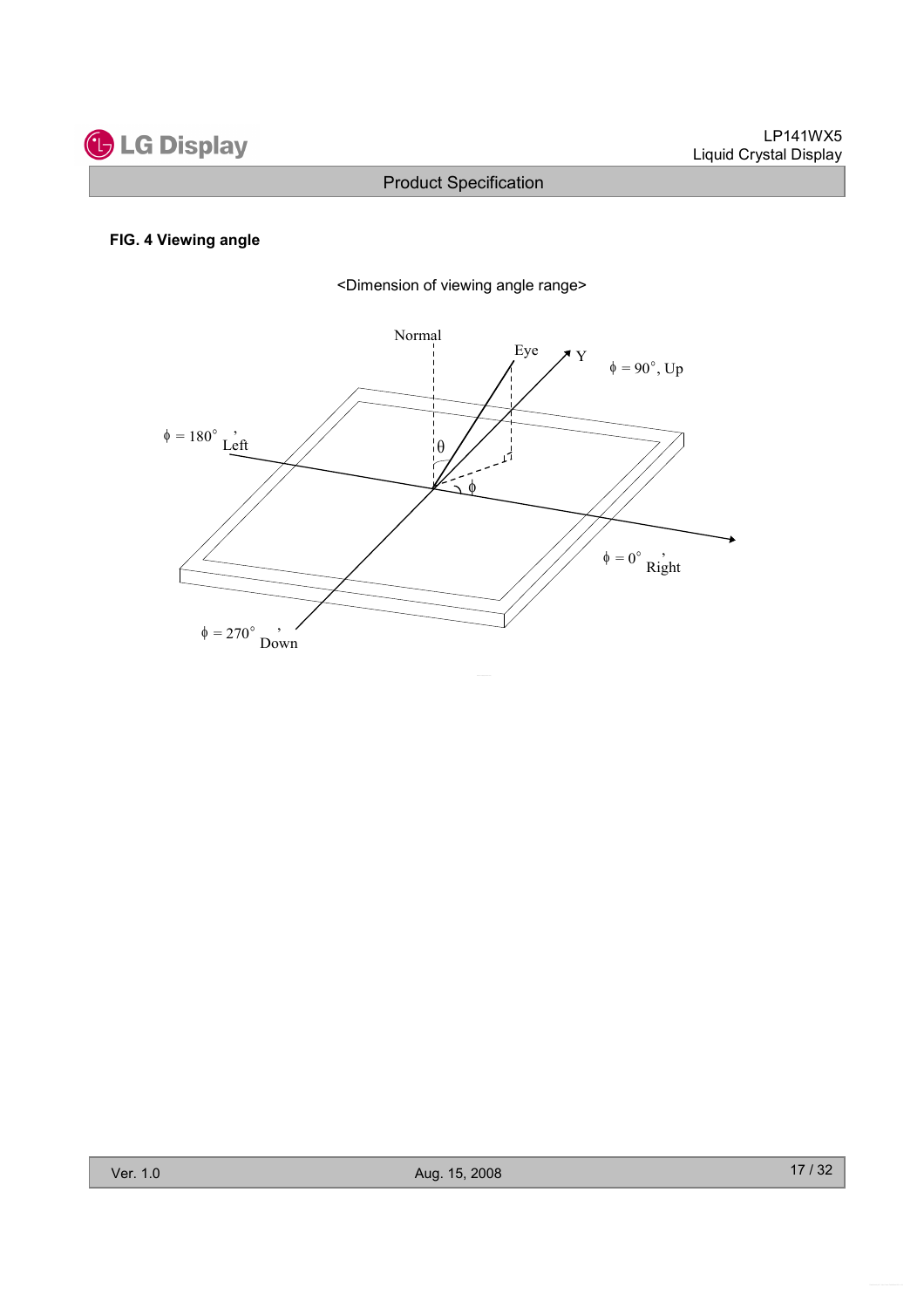

#### 5. Mechanical Characteristics

The contents provide general mechanical characteristics for the model LP141WX5. In addition the figures in the next page are detailed mechanical drawing of the LCD.

|                          | Horizontal                                  | $319.5 \pm 0.5$ mm  |  |  |  |
|--------------------------|---------------------------------------------|---------------------|--|--|--|
| <b>Outline Dimension</b> | Vertical                                    | $205.5 \pm 0.5$ mm  |  |  |  |
|                          | <b>Thickness</b>                            | $5.5$ mm $(max)$    |  |  |  |
| Bezel Area               | Horizontal                                  | $306.76 \pm 0.5$ mm |  |  |  |
|                          | Vertical                                    | 193.00 $\pm$ 0.5mm  |  |  |  |
|                          | Horizontal                                  | 303.74 mm           |  |  |  |
| Active Display Area      | Vertical                                    | 189.84 mm           |  |  |  |
| Weight                   | 360(Max)                                    |                     |  |  |  |
| Surface Treatment        | Anti-Glare treatment of the front polarizer |                     |  |  |  |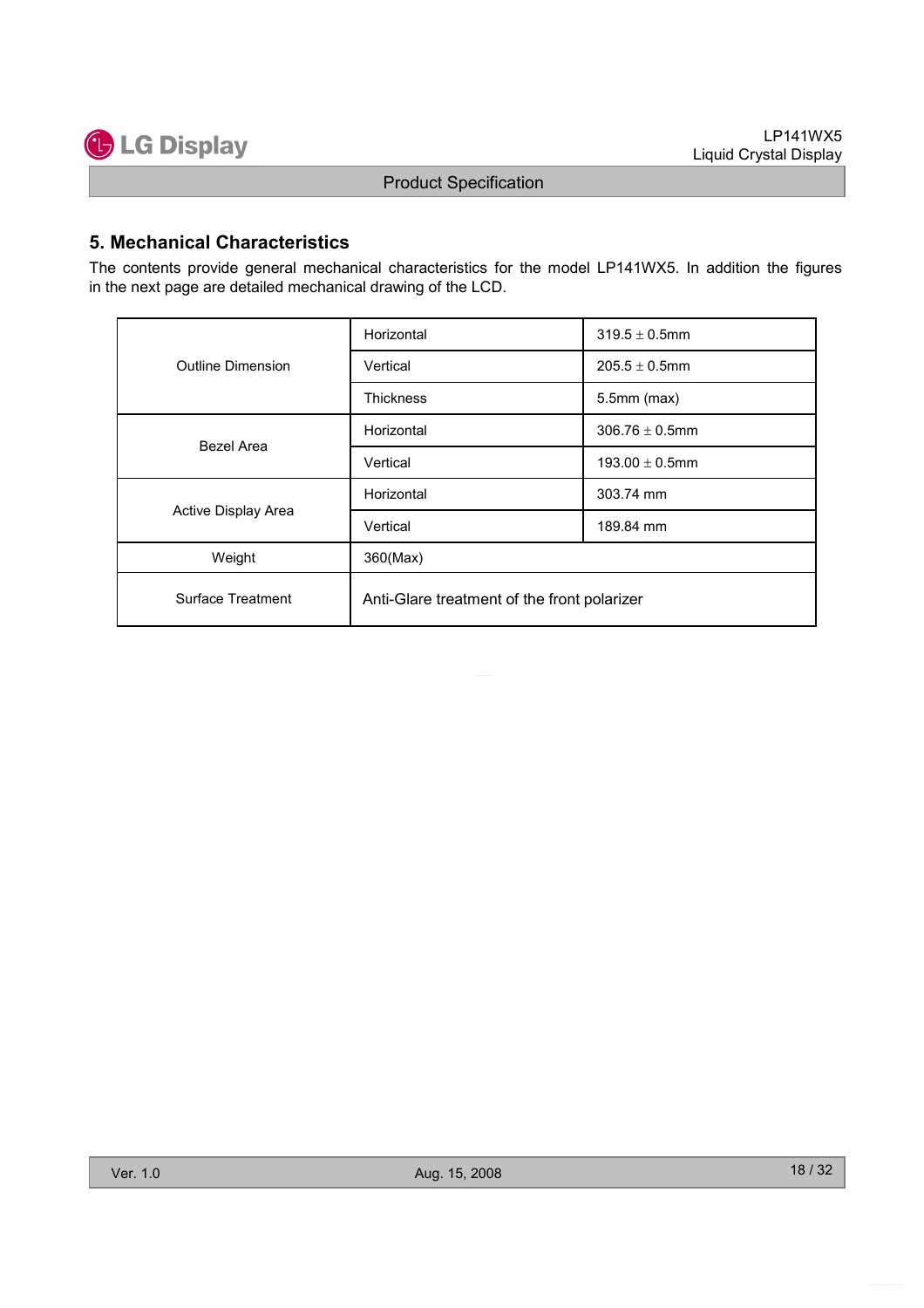

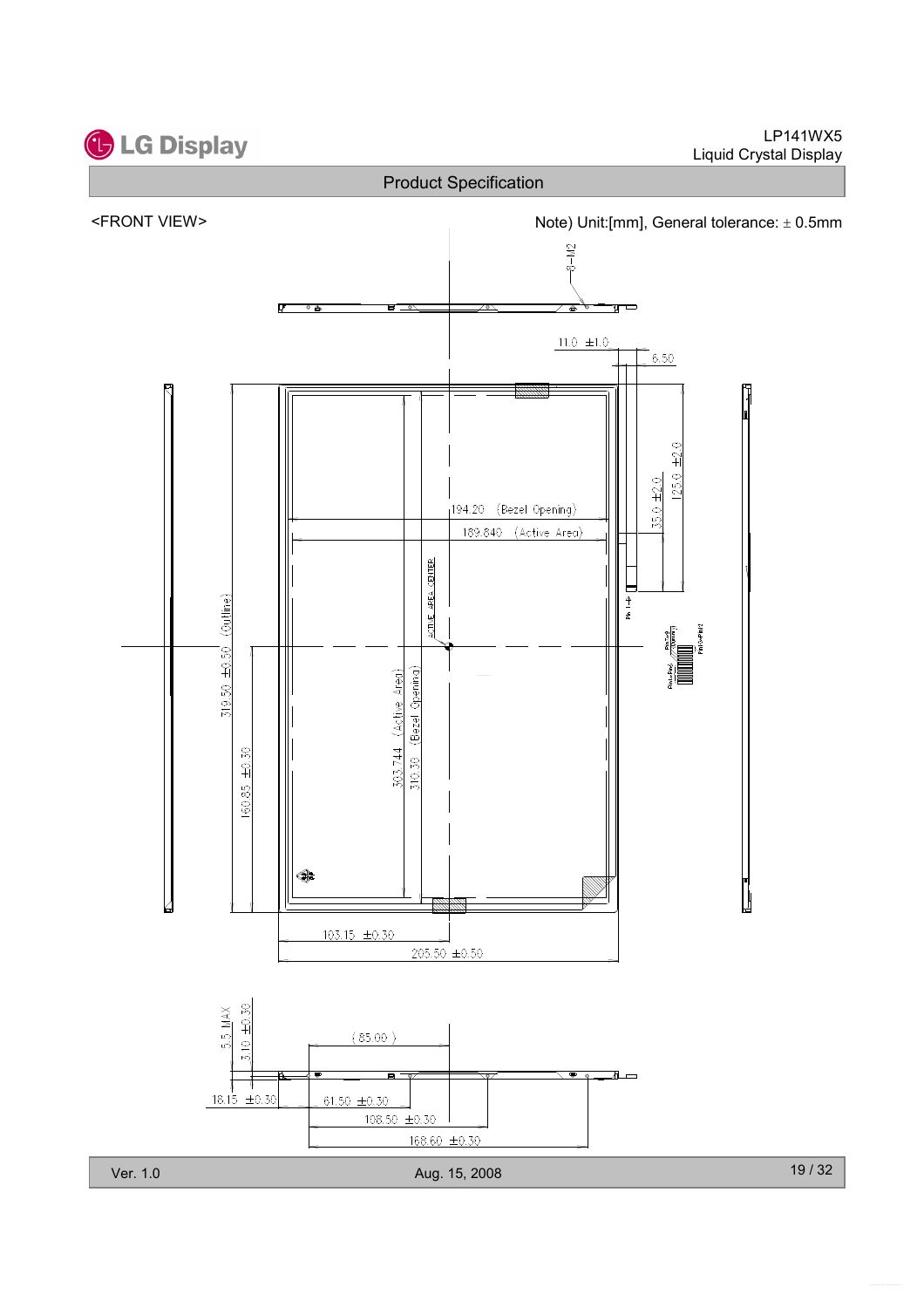

#### LP141WX5 Liquid Crystal Display

#### Product Specification

#### <REAR VIEW> <next and the Unit:[mm], General tolerance: ± 0.5mm

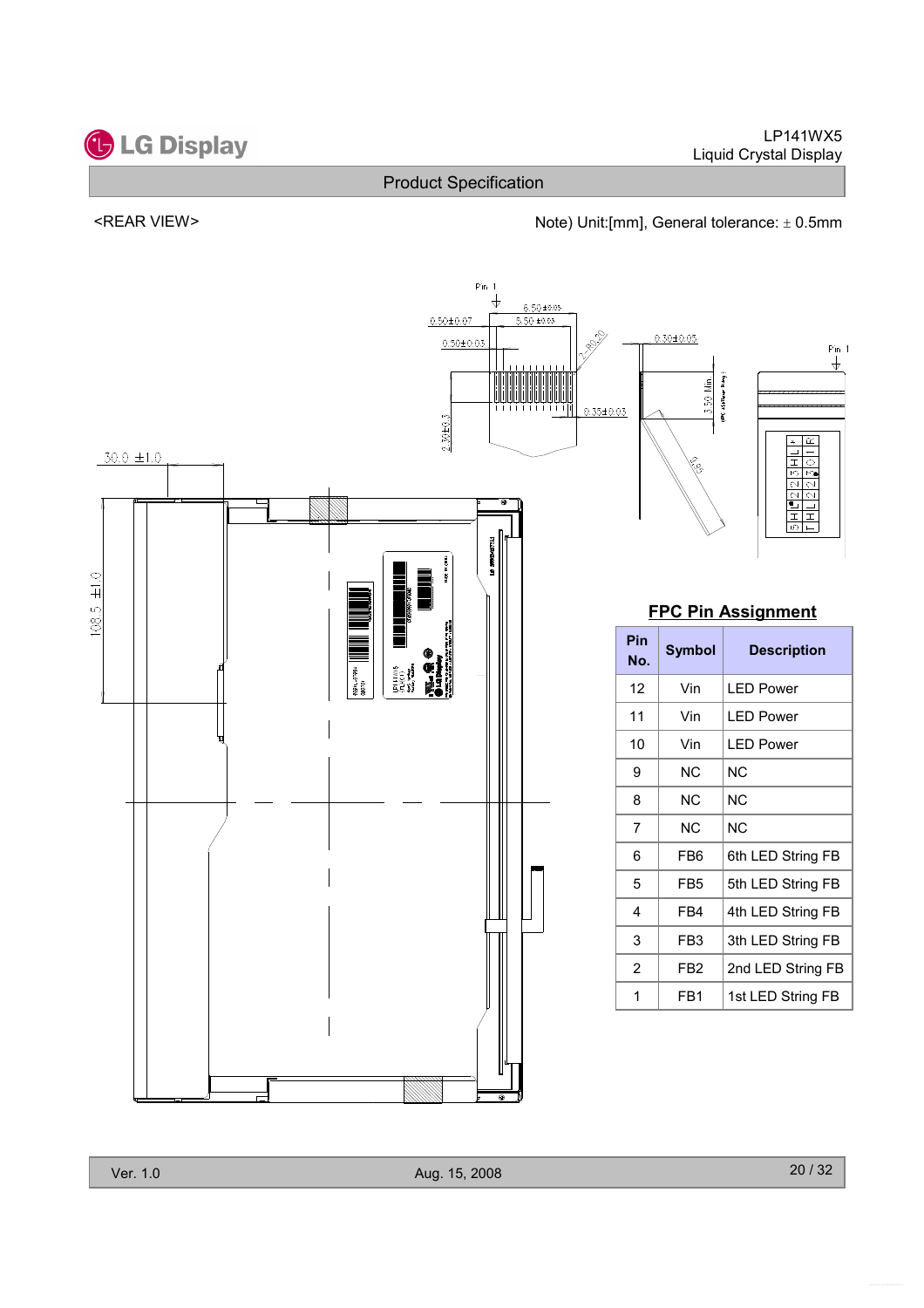

[ DETAIL DESCRIPTION OF SIDE MOUNTING SCREW ]



- \* Screw Length(A) : Max : 2.5, Min : 2.0
- \* Screw Depth(B) : Min 2.5
- \* Screw Torque : Max 2.5kgf.cm (Measurement Gauge:Torque Meter)
- Notes : 1. Screw plated through the method of non-electrolytic nickel plating is preferred to reduce possibility that results in vertical and/or horizontal line defect due to the conductive particles from screw surface.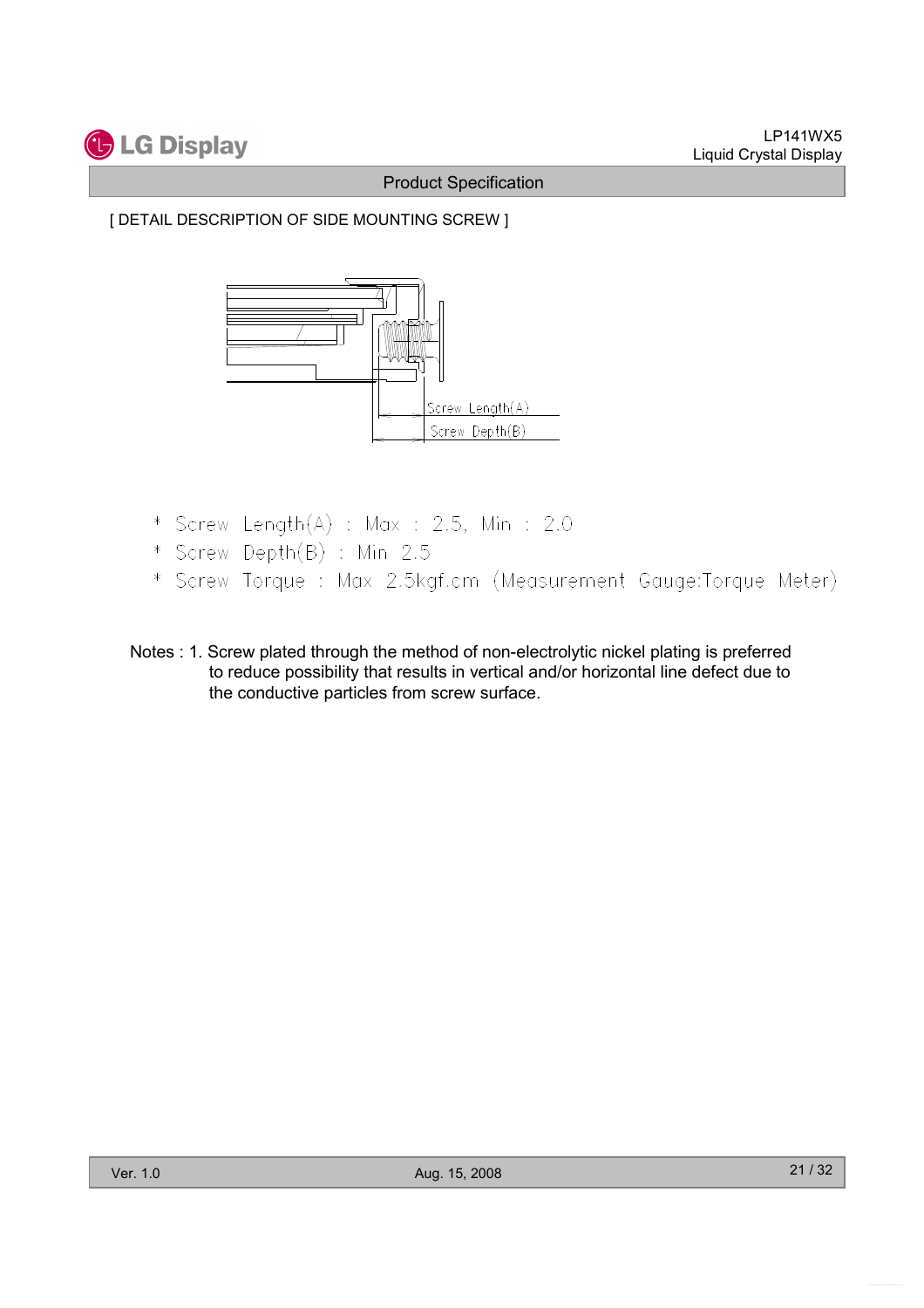

#### LPL Proposal for system cover design.(Appendix)

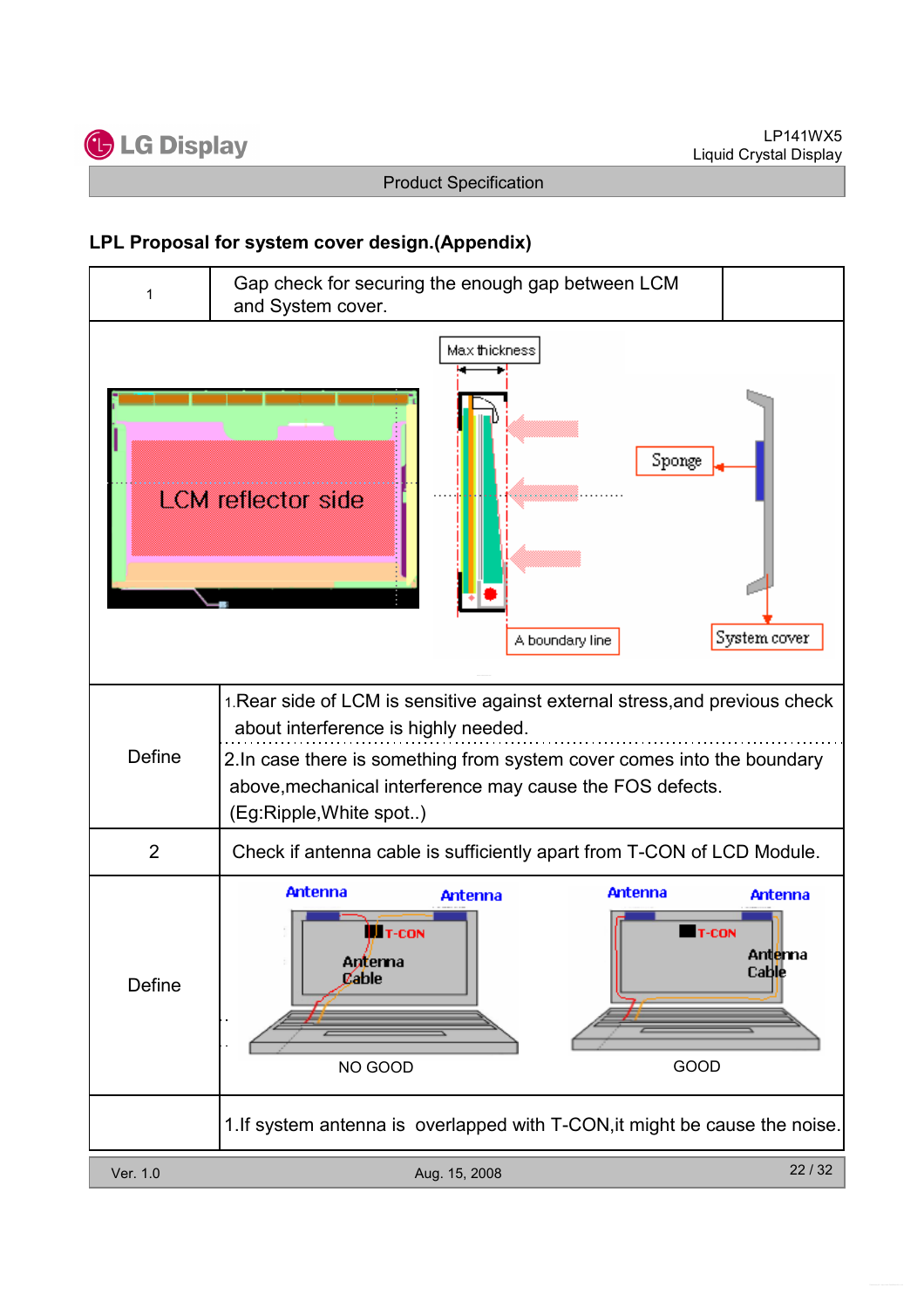LP141WX5 Liquid Crystal Display



Product Specification

#### LPL Proposal for system cover design.

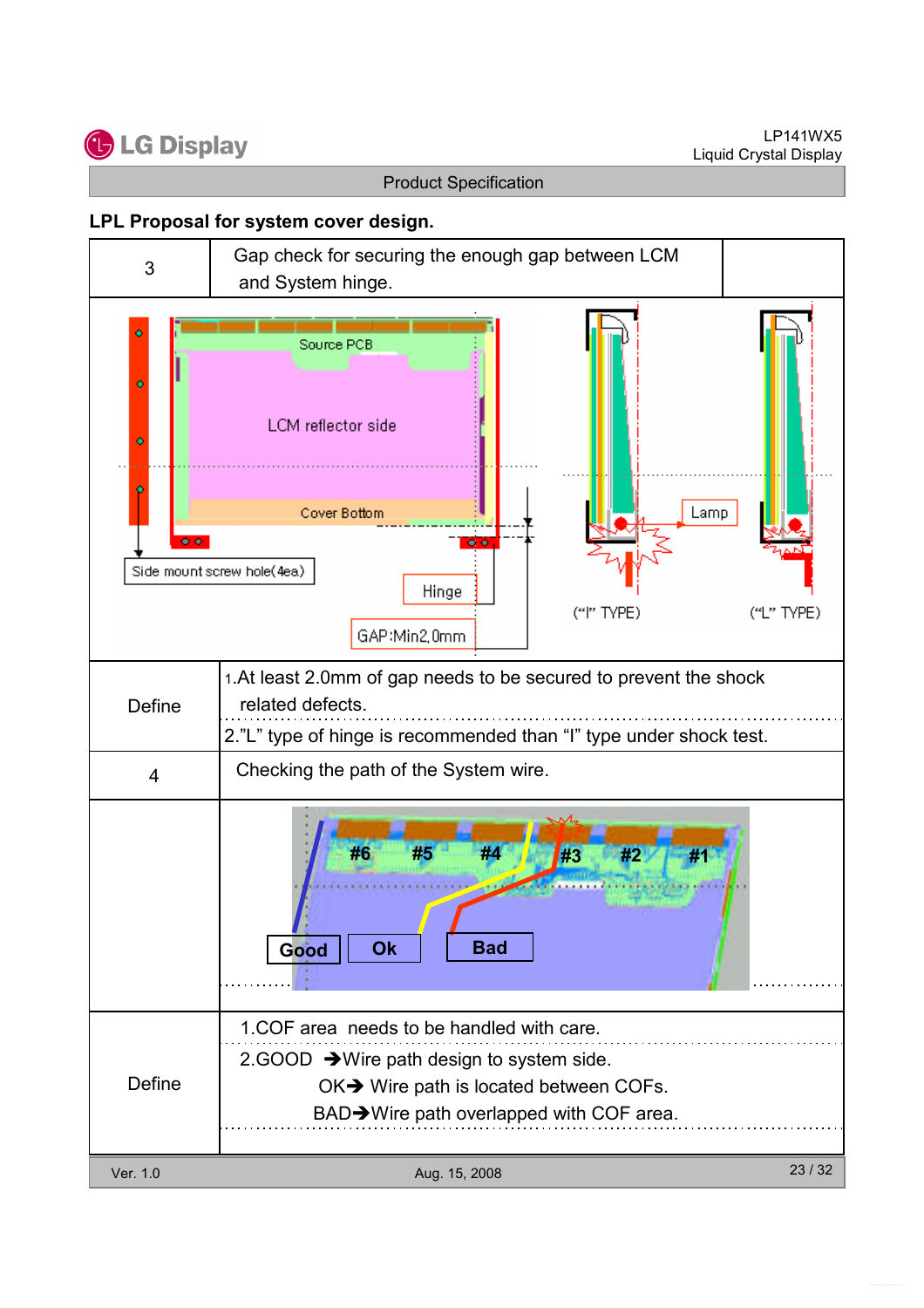

#### LPL Proposal for system cover design.

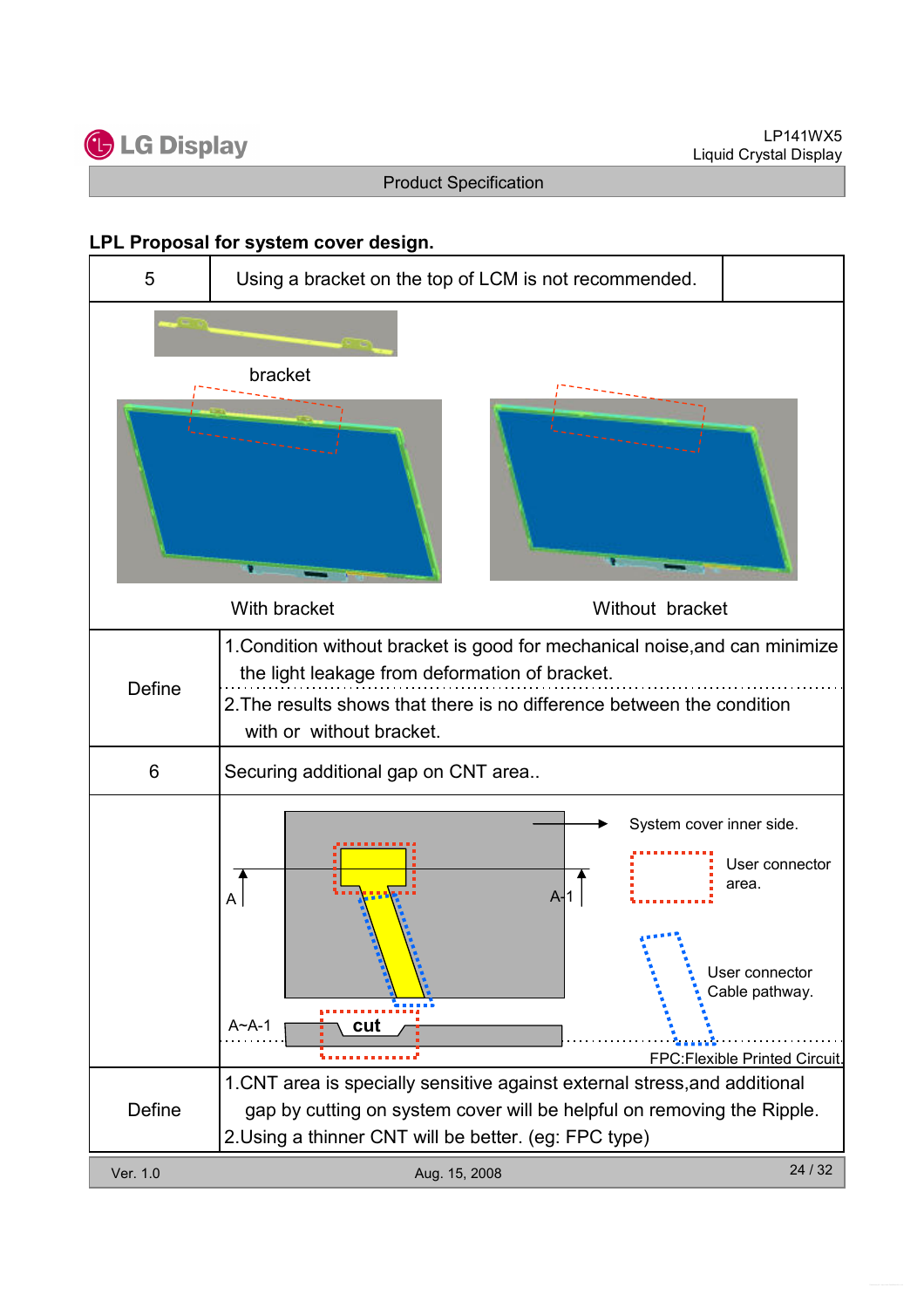

### 6. Reliability

Environment test condition

| No. | <b>Test Item</b>                            | Conditions                                                                                        |  |  |
|-----|---------------------------------------------|---------------------------------------------------------------------------------------------------|--|--|
| 1   | High temperature storage test               | Ta= $60^{\circ}$ C, 240h                                                                          |  |  |
| 2   | Low temperature storage test                | Ta= $-20^{\circ}$ C, 240h                                                                         |  |  |
| 3   | High temperature operation test             | Ta= 50°C, 50%RH, 240h                                                                             |  |  |
| 4   | Low temperature operation test              | Ta= $0^{\circ}$ C, 240h                                                                           |  |  |
| 5   | Vibration test (non-operating)              | Sine wave, $10 \sim 500 \sim 10$ Hz, 1.5G, 0.37oct/min<br>3 axis, 1hour/axis                      |  |  |
| 6   | Shock test (non-operating)                  | Half sine wave, 180G, 2ms<br>one shock of each six faces(I.e. run 180G, 2ms<br>for all six faces) |  |  |
| 7   | Altitude<br>operating<br>storage / shipment | $0 \sim 10,000$ feet (3,048m) 24Hr<br>$0 \sim 40,000$ feet (12,192m) 24Hr                         |  |  |

{ Result Evaluation Criteria }

There should be no change which might affect the practical display function when the display quality test is conducted under normal operating condition.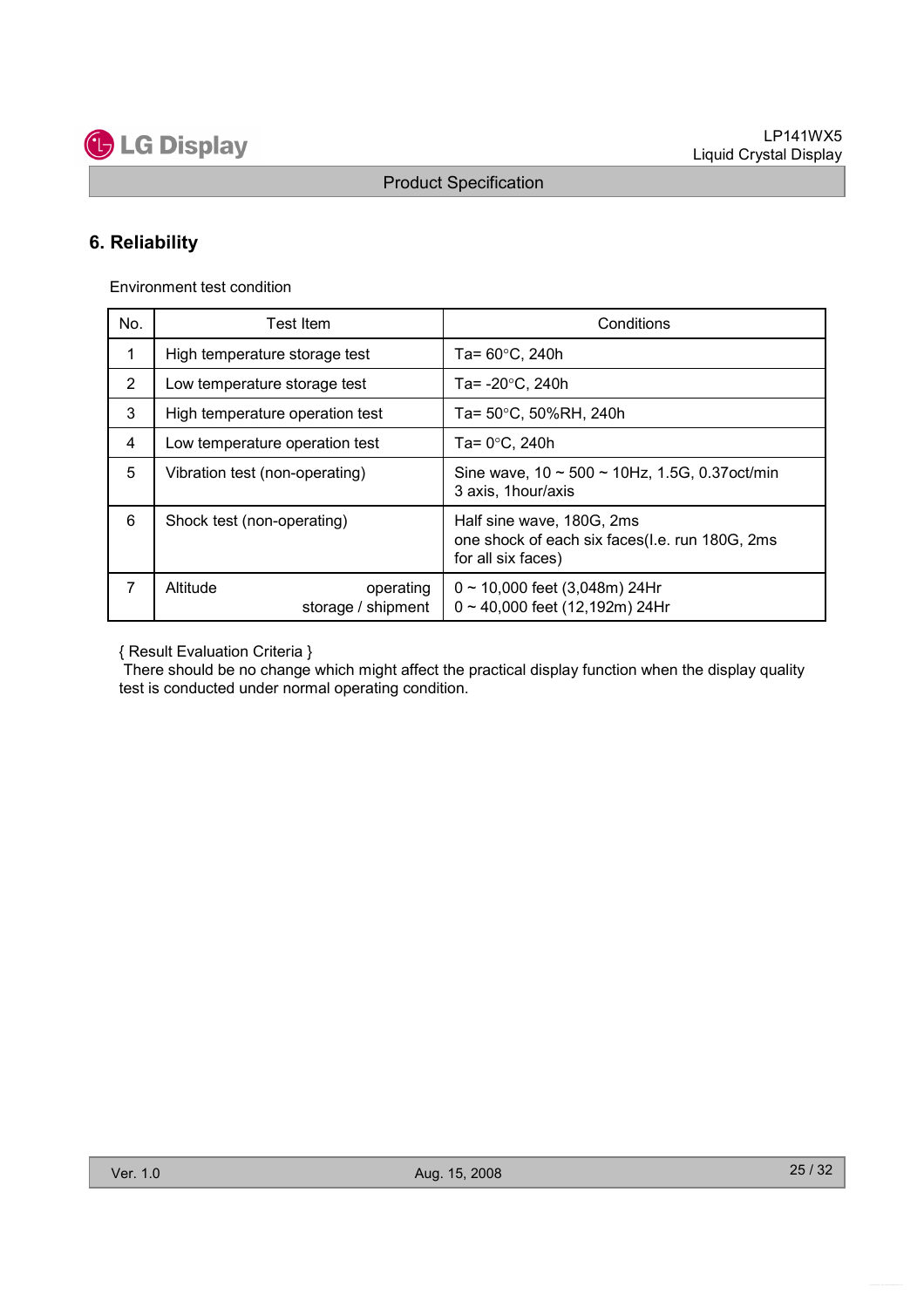

#### 7. International Standards

#### 7-1. Safety

a) UL 60950-1:2003, First Edition, Underwriters Laboratories, Inc., Standard for Safety of Information Technology Equipment. b) CAN/CSA C22.2, No. 60950-1-03 1st Ed. April 1, 2003, Canadian Standards Association, Standard for Safety of Information Technology Equipment. c) EN 60950-1:2001, First Edition, European Committee for Electrotechnical Standardization(CENELEC) European Standard for Safety of Information Technology Equipment.

#### 7-2. EMC

a) ANSI C63.4 "Methods of Measurement of Radio-Noise Emissions from Low-Voltage Electrical and Electrical Equipment in the Range of 9kHZ to 40GHz. "American National Standards Institute(ANSI), 1992

b) C.I.S.P.R "Limits and Methods of Measurement of Radio Interface Characteristics of Information Technology Equipment." International Special Committee on Radio Interference.

c) EN 55022 "Limits and Methods of Measurement of Radio Interface Characteristics of Information Technology Equipment." European Committee for Electrotechnical Standardization.(CENELEC), 1998 ( Including A1: 2000 )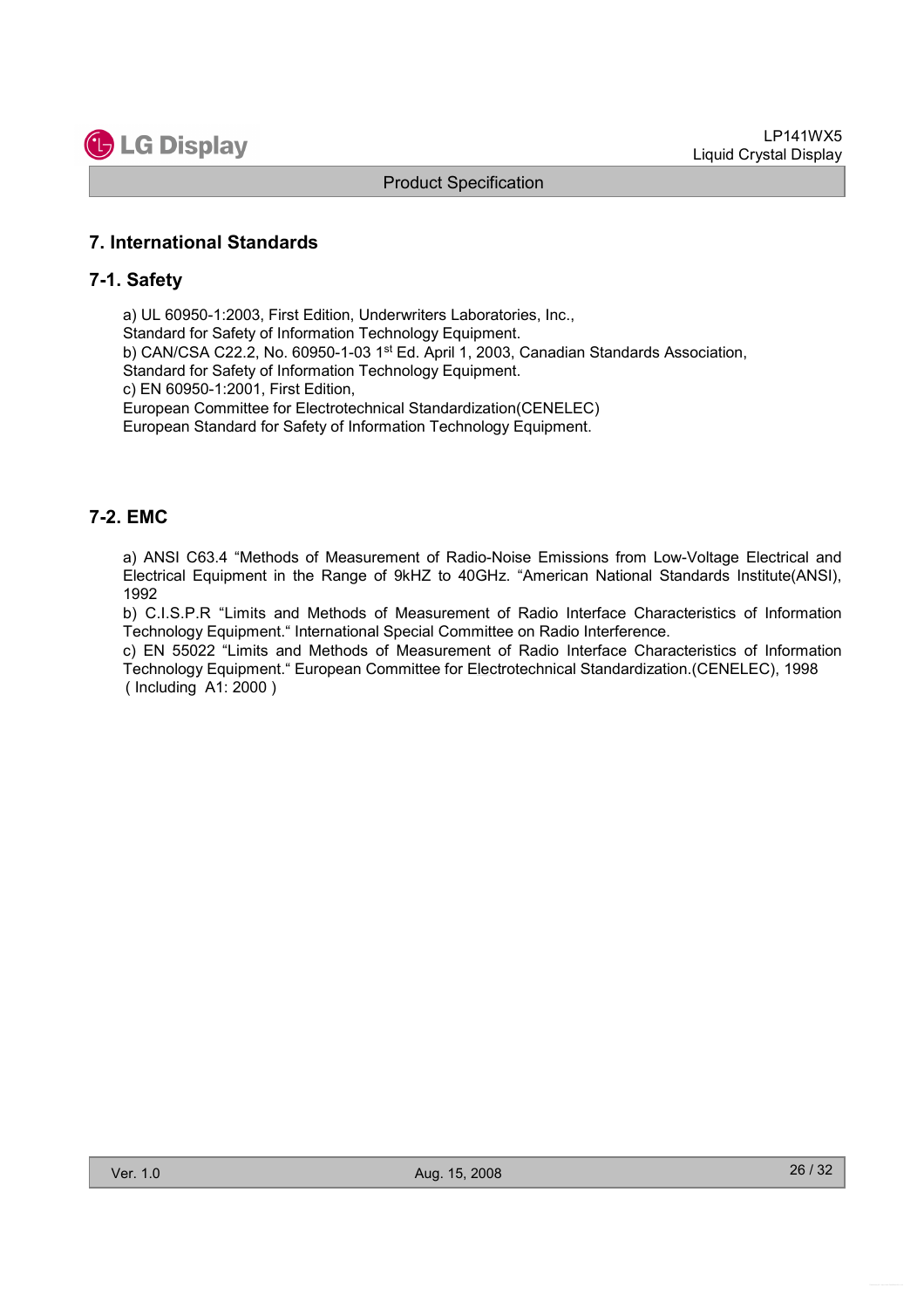

#### 8. Packing

#### 8-1. Designation of Lot Mark

a) Lot Mark



| A,B,C: SIZE(INCH) |  |
|-------------------|--|
| E:MONTH           |  |

D : YEAR  $F \sim M$  : SERIAL NO.

Note

1. YEAR

| Year | 2001 | 2002 | 2003 | 2004 | 2005 | 2006 | 2007 | 2008 | 2009 | 2010 |
|------|------|------|------|------|------|------|------|------|------|------|
| Mark |      |      |      |      |      |      |      |      |      |      |

2. MONTH

| Month | Jan | Feb | Mar | Apr | Mav | Jun    | Jul | Aug<br>ີ | Sep | Oct | Nov | Dec |
|-------|-----|-----|-----|-----|-----|--------|-----|----------|-----|-----|-----|-----|
| Mark  |     | -   | ⊾   |     |     | ⌒<br>∼ |     |          |     |     | ◡   | ັ   |

b) Location of Lot Mark

Serial No. is printed on the label. The label is attached to the backside of the LCD module. This is subject to change without prior notice.

#### 8-2. Packing Form

- a) Package quantity in one box : 30 pcs
- b) Box Size:  $484$ mm  $\times$  372mm  $\times$  288mm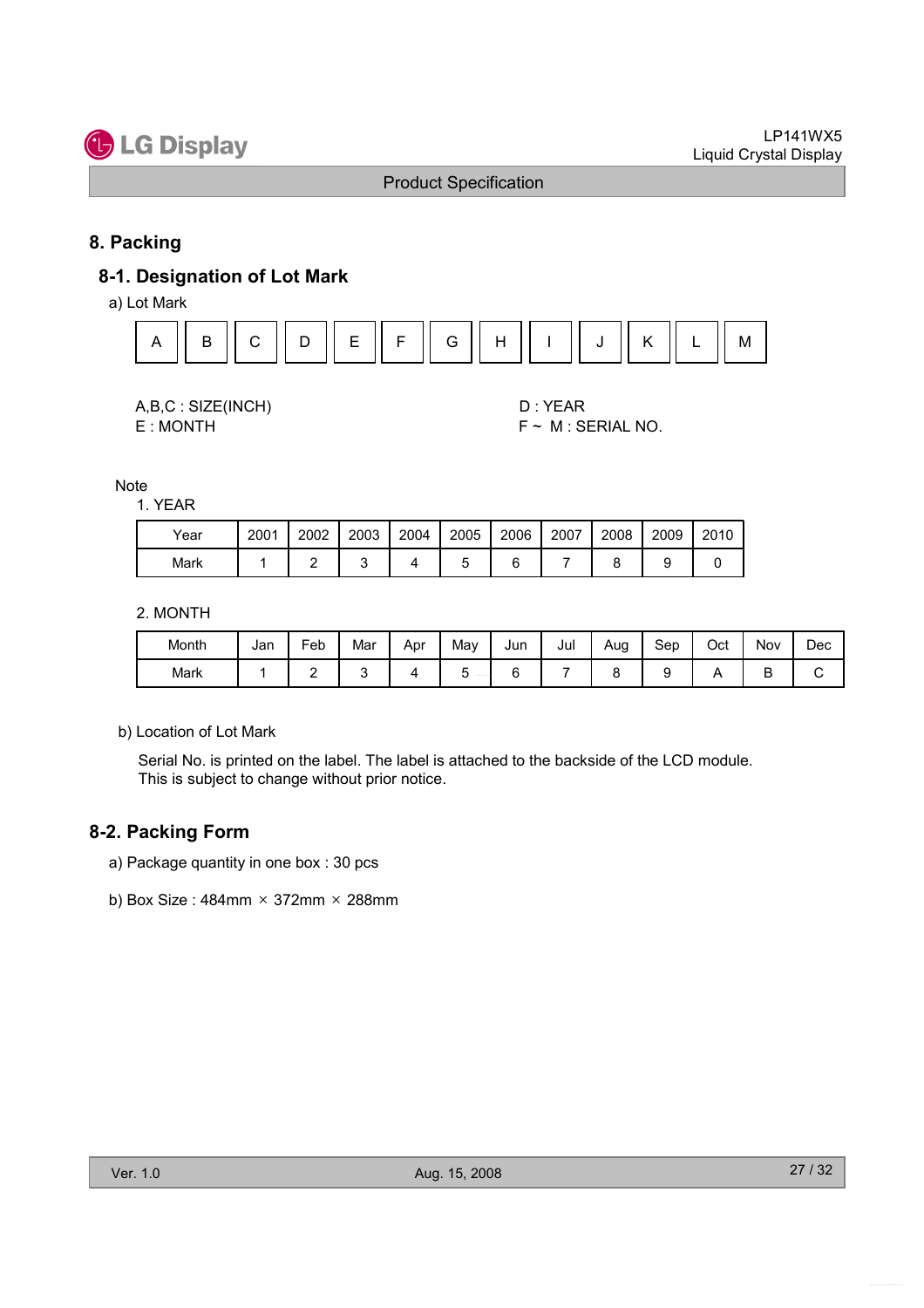

#### 9. PRECAUTIONS

Please pay attention to the followings when you use this TFT LCD module.

#### 9-1. MOUNTING PRECAUTIONS

- (1) You must mount a module using holes arranged in four corners or four sides.
- (2) You should consider the mounting structure so that uneven force (ex. Twisted stress) is not applied to the module. And the case on which a module is mounted should have sufficient strength so that external force is not transmitted directly to the module.
- (3) Please attach the surface transparent protective plate to the surface in order to protect the polarizer. Transparent protective plate should have sufficient strength in order to the resist external force.
- (4) You should adopt radiation structure to satisfy the temperature specification.
- (5) Acetic acid type and chlorine type materials for the cover case are not desirable because the former generates corrosive gas of attacking the polarizer at high temperature and the latter causes circuit break by electro-chemical reaction.
- (6) Do not touch, push or rub the exposed polarizers with glass, tweezers or anything harder than HB pencil lead. And please do not rub with dust clothes with chemical treatment. Do not touch the surface of polarizer for bare hand or greasy cloth.(Some cosmetics are detrimental to the polarizer.)
- (7) When the surface becomes dusty, please wipe gently with absorbent cotton or other soft materials like chamois soaks with petroleum benzene. Normal-hexane is recommended for cleaning the adhesives used to attach front / rear polarizers. Do not use acetone, toluene and alcohol because they cause chemical damage to the polarizer.
- (8) Wipe off saliva or water drops as soon as possible. Their long time contact with polarizer causes deformations and color fading.
- (9) Do not open the case because inside circuits do not have sufficient strength.

#### 9-2. OPERATING PRECAUTIONS

- (1) The spike noise causes the mis-operation of circuits. It should be lower than following voltage :  $V=\pm 200$ mV(Over and under shoot voltage)
- (2) Response time depends on the temperature.(In lower temperature, it becomes longer.)
- (3) Brightness depends on the temperature. (In lower temperature, it becomes lower.) And in lower temperature, response time(required time that brightness is stable after turned on) becomes longer.
- (4) Be careful for condensation at sudden temperature change. Condensation makes damage to polarizer or electrical contacted parts. And after fading condensation, smear or spot will occur.
- (5) When fixed patterns are displayed for a long time, remnant image is likely to occur.
- (6) Module has high frequency circuits. Sufficient suppression to the electromagnetic interference shall be done by system manufacturers. Grounding and shielding methods may be important to minimized the interference.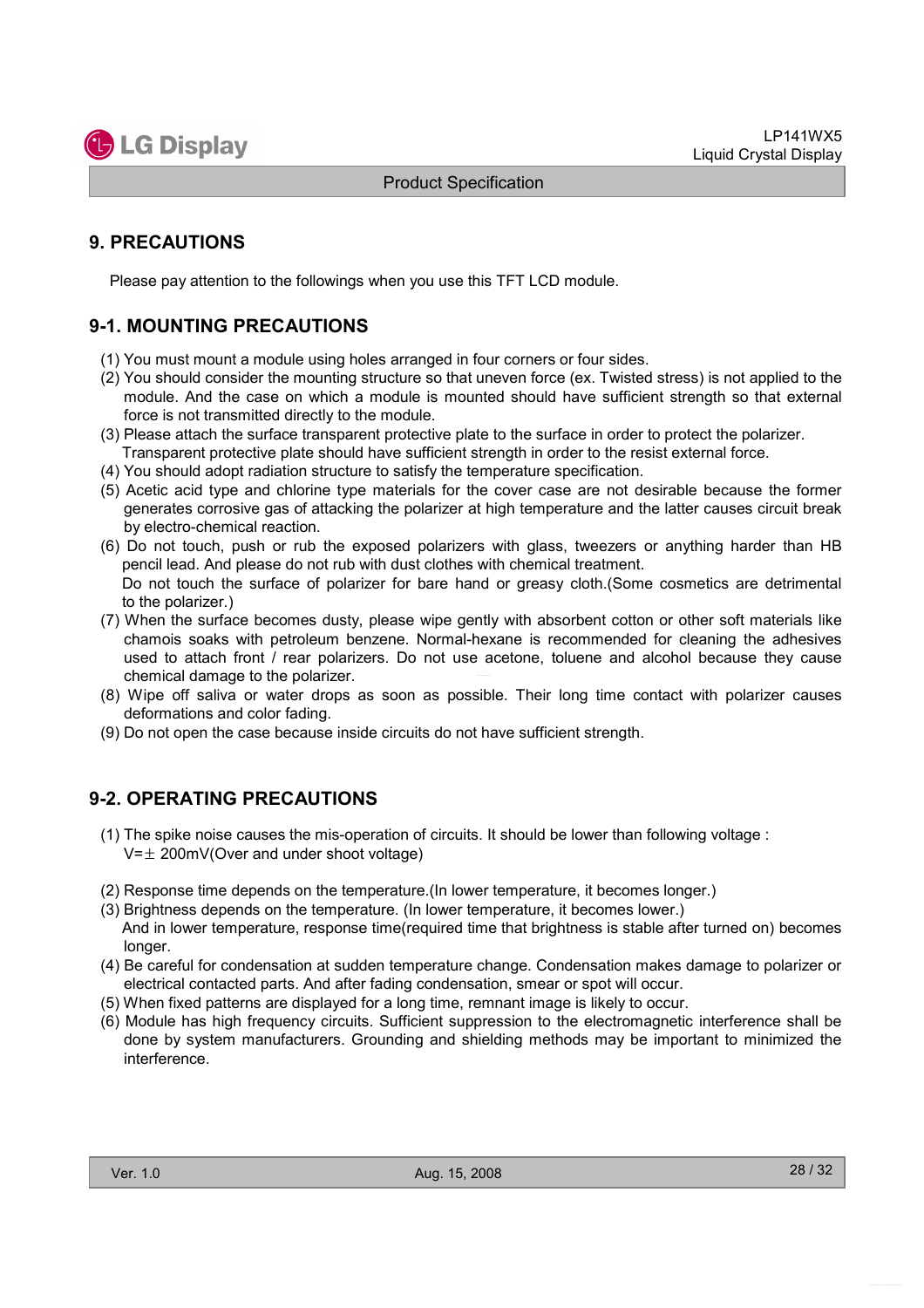

#### 9-3. ELECTROSTATIC DISCHARGE CONTROL

Since a module is composed of electronic circuits, it is not strong to electrostatic discharge. Make certain that treatment persons are connected to ground through wrist band etc. And don't touch interface pin directly.

### 9-4. PRECAUTIONS FOR STRONG LIGHT EXPOSURE

Strong light exposure causes degradation of polarizer and color filter.

### 9-5. STORAGE

When storing modules as spares for a long time, the following precautions are necessary.

- (1) Store them in a dark place. Do not expose the module to sunlight or fluorescent light. Keep the temperature between 5°C and 35°C at normal humidity.
- (2) The polarizer surface should not come in contact with any other object. It is recommended that they be stored in the container in which they were shipped.

#### 9-6. HANDLING PRECAUTIONS FOR PROTECTION FILM

- (1) When the protection film is peeled off, static electricity is generated between the film and polarizer. This should be peeled off slowly and carefully by people who are electrically grounded and with well ion-blown equipment or in such a condition, etc.
- (2) The protection film is attached to the polarizer with a small amount of glue. If some stress is applied to rub the protection film against the polarizer during the time you peel off the film, the glue is apt to remain on the polarizer.

Please carefully peel off the protection film without rubbing it against the polarizer.

- (3) When the module with protection film attached is stored for a long time, sometimes there remains a very small amount of glue still on the polarizer after the protection film is peeled off.
- (4) You can remove the glue easily. When the glue remains on the polarizer surface or its vestige is recognized, please wipe them off with absorbent cotton waste or other soft material like chamois soaked with normal-hexane.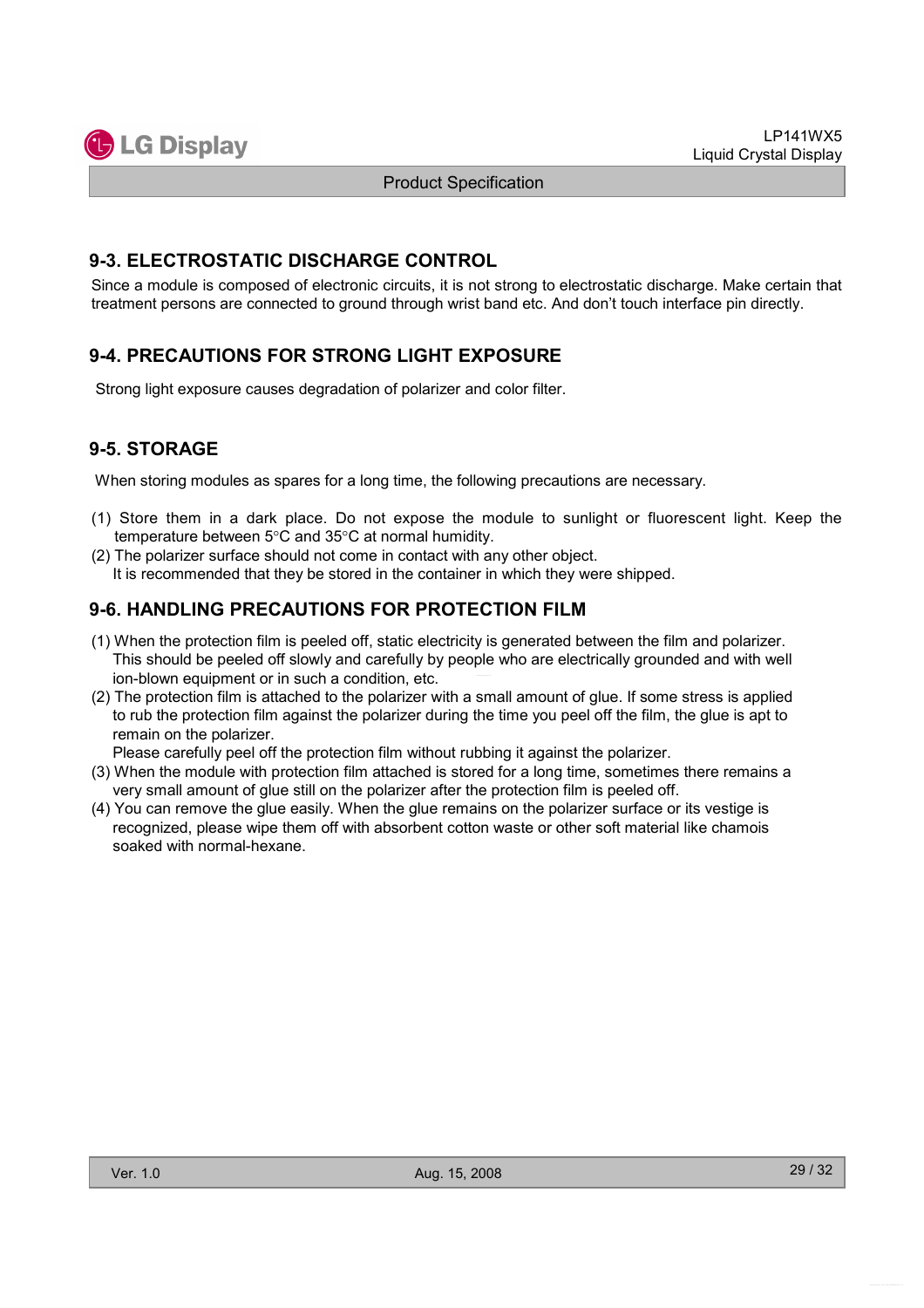

# APPENDIX A. Enhanced Extended Display Identification Data (EEDIDTM) 1/3 EDID Data for  $LENOVO$  ver. 1.0 2008. 8. 15.

|                                 | <b>Byte</b><br>(Dec) | <b>Byte</b><br>(Hex) | <b>Field Name and Comments</b>                                                                                               | Value<br>(Hex) | Value<br>(Bin)       |
|---------------------------------|----------------------|----------------------|------------------------------------------------------------------------------------------------------------------------------|----------------|----------------------|
|                                 | $\boldsymbol{0}$     | 00                   | Header                                                                                                                       | 00             | 00000000             |
|                                 | $\mathbf{1}$         | 01                   | Header                                                                                                                       | FF             | 11111111             |
|                                 | $\overline{2}$       | 02                   | Header                                                                                                                       | FF             | 11111111             |
| <b>Header</b>                   | $\overline{3}$       | 03                   | Header                                                                                                                       | FF             | 11111111             |
|                                 | $\overline{4}$       | 04                   | Header                                                                                                                       | FF             | 11111111             |
|                                 | $\sqrt{5}$           | 05                   | Header                                                                                                                       | FF             | 11111111             |
|                                 | 6                    | 06                   | Header                                                                                                                       | FF             | 11111111             |
|                                 | $\tau$               | 07                   | Header                                                                                                                       | 0 <sub>0</sub> | 00000000             |
|                                 | 8                    | 08                   | LGD<br>EISA manufacture code (3 Character ID)                                                                                | 30             | 00110000             |
| EDID                            | 9                    | 09                   | EISA manufacture code (Compressed ASC II)                                                                                    | E <sub>4</sub> | 11100100             |
|                                 | 10                   | 0A                   | 0190h<br>Panel Supplier Reserved - Product Code                                                                              | 90             | 10010000             |
|                                 | 11                   | 0 <sub>B</sub>       | (Hex. LSB first)                                                                                                             | 01             | 00000001             |
|                                 | 12                   | 0 <sup>C</sup>       | LCD Module Serial No - Preferred but Optional ("0" If not used)                                                              | 00             | 00000000             |
| Version                         | 13                   | 0 <sub>D</sub>       | LCD Module Serial No - Preferred but Optional ("0" If not used)                                                              | 0 <sub>0</sub> | 00000000             |
|                                 | 14                   | 0E                   | LCD Module Serial No - Preferred but Optional ("0" If not used)                                                              | 00             | 00000000             |
|                                 | 15                   | 0 <sub>F</sub>       | LCD Module Serial No - Preferred but Optional ("0" If not used)                                                              | 0 <sub>0</sub> | 00000000             |
| Vendor / Product                | 16                   | 10                   | Week of Manufacture<br>0 weeks                                                                                               | 0 <sub>0</sub> | 00000000             |
|                                 | 17                   | 11                   | Year of Manufacture<br>2008years                                                                                             | 12             | 00010010             |
|                                 | 18                   | 12                   | EDID structure version $# = 1$                                                                                               | 01             | 00000001             |
|                                 | 19                   | 13                   | EDID revision $# = 3$                                                                                                        | 03             | 00000011             |
|                                 | 20                   | 14                   | Video input Definition = Digital signal                                                                                      | 80             | 10000000             |
| Parameters<br>Display           | 21                   | 15                   | Max H image size (Rounded cm) = $30$ cm                                                                                      | 1E             | 00011110             |
|                                 | 22<br>23             | 16                   | Max V image size (Rounded cm) = $19 \text{ cm}$<br>Display gamma = $(gamma*100)-100 = Example:(2.2*100)-100=120 = 2.2$ Gamma | 13             | 00010011<br>01111000 |
|                                 | 24                   | 17                   | Feature Support (no_DPMS, no_Active Off/Very Low Power, RGB color display, 11ming BLR                                        | 78             | 00001010             |
|                                 | 25                   | 18                   |                                                                                                                              | 0A             |                      |
| <b>Panel Color Coordinates</b>  |                      | 19                   | Red/Green Low Bits (RxRy/GxGy)                                                                                               | 1F             | 00011111<br>00110101 |
|                                 | 26<br>27             | 1A<br>1B             | Blue/White Low Bits (BxBy/WxWy)<br>Red X<br>$Rx = 0.574$                                                                     | 35<br>93       | 10010011             |
|                                 | 28                   | 1 <sup>C</sup>       | Red Y<br>$Ry = 0.349$                                                                                                        | 59             | 01011001             |
|                                 | 29                   | 1 <sub>D</sub>       | Green X<br>$Gx = 0.335$                                                                                                      | 55             | 01010101             |
|                                 | 30                   | 1E                   | $Gy = 0.542$<br>Green Y                                                                                                      | <b>8A</b>      | 10001010             |
|                                 | 31                   | 1F                   | Blue X<br>$Bx = 0.156$                                                                                                       | 28             | 00101000             |
|                                 | 32                   | 20                   | Blue Y<br>$By = 0.136$                                                                                                       | 22             | 00100010             |
|                                 | 33                   | 21                   | White X<br>$W x = 0.313$                                                                                                     | 50             | 01010000             |
|                                 | 34                   | 22                   | White Y<br>$Wy = 0.329$                                                                                                      | 54             | 01010100             |
|                                 | 35                   | 23                   | Established timing 1 (00h if not used)                                                                                       | 0 <sub>0</sub> | 00000000             |
| ished<br>Timin<br><b>Establ</b> | 36                   | 24                   | Established timing 2 (00h if not used)                                                                                       | 00             | 00000000             |
|                                 | 37                   | 25                   | Manufacturer's timings (00h if not used)                                                                                     | 0 <sub>0</sub> | 00000000             |
|                                 | 38                   | 26                   | Standard timing ID1 (01h if not used)                                                                                        | 01             | 00000001             |
|                                 | 39                   | 27                   | Standard timing ID1 (01h if not used)                                                                                        | 01             | 00000001             |
|                                 | 40                   | 28                   | Standard timing ID2 (01h if not used)                                                                                        | 01             | 00000001             |
|                                 | 41                   | 29                   | Standard timing ID2 (01h if not used)                                                                                        | 01             | 00000001             |
| $\overline{a}$                  | 42                   | 2A                   | Standard timing ID3 (01h if not used)                                                                                        | 01             | 00000001             |
|                                 | 43                   | 2B                   | Standard timing ID3 (01h if not used)                                                                                        | 01             | 00000001             |
|                                 | 44                   | 2C                   | Standard timing ID4 (01h if not used)                                                                                        | 01             | 00000001             |
| <b>Standard Timing 1</b>        | 45                   | 2D                   | Standard timing ID4 (01h if not used)                                                                                        | 01             | 00000001             |
|                                 | 46                   | 2E                   | Standard timing ID5 (01h if not used)                                                                                        | 01             | 00000001             |
|                                 | 47                   | 2F                   | Standard timing ID5 (01h if not used)                                                                                        | 01             | 00000001             |
|                                 | 48                   | 30                   | Standard timing ID6 (01h if not used)                                                                                        | 01             | 00000001             |
|                                 | 49                   | 31                   | Standard timing ID6 (01h if not used)                                                                                        | 01             | 00000001             |
|                                 | 50                   | 32                   | Standard timing ID7 (01h if not used)                                                                                        | 01             | 00000001             |
|                                 | 51                   | 33                   | Standard timing ID7 (01h if not used)                                                                                        | 01             | 00000001             |
|                                 | 52                   | 34                   | Standard timing ID8 (01h if not used)                                                                                        | 01             | 00000001             |
|                                 | 53                   | 35                   | Standard timing ID8 (01h if not used)                                                                                        | 01             | 00000001             |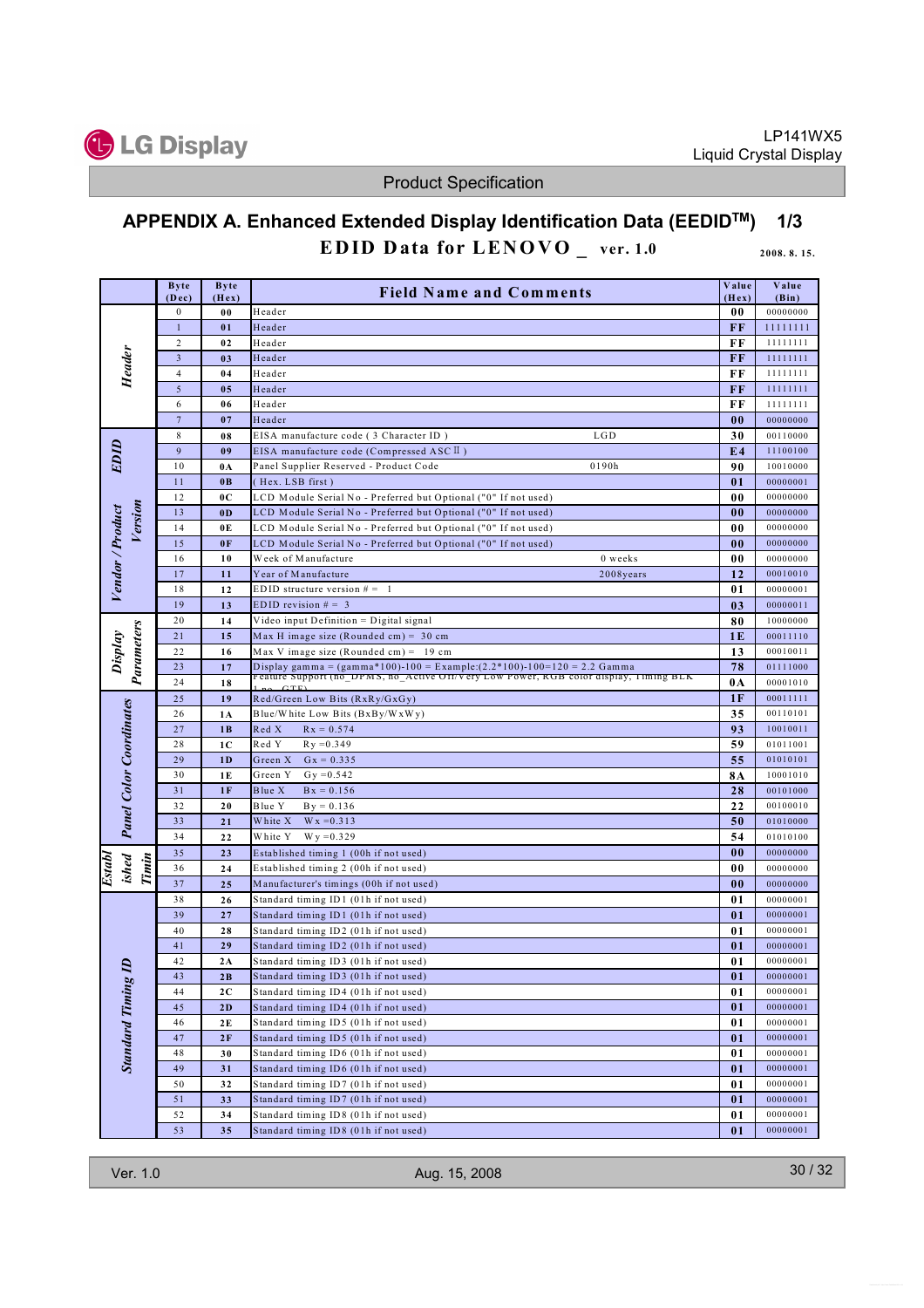

# APPENDIX A. Enhanced Extended Display Identification Data (EEDIDTM) 2/3

|                      | <b>Byte</b><br>(Dec) | <b>Byte</b><br>(Hex) | <b>Field Name and Comments</b>                                                                             | Value<br>(Hex) | Value<br>(Bin)       |
|----------------------|----------------------|----------------------|------------------------------------------------------------------------------------------------------------|----------------|----------------------|
|                      | 54                   | 36                   | Pixel Clock/10,000 (LSB)<br>69.3 MHz @ 59.96Hz                                                             | 12             | 00010010             |
|                      | 55                   | 37                   | Pixel Clock/10,000 (MSB)                                                                                   | 1B             | 00011011             |
|                      | 56                   | 38                   | (lower 8 bits)<br>1280 Pixels<br>Horizontal Active                                                         | 00             | 00000000             |
|                      | 57                   | 39                   | Horizontal Blanking(Thp-HA)<br>(lower 8 bits)<br>126 Pixels                                                | <b>7E</b>      | 01111110             |
|                      | 58                   | 3A                   | Horizontal Active / Horizontal Blanking(Thp-HA) (upper 4:4bits)                                            | 50             | 01010000             |
|                      | 59                   | 3B                   | Vertical Avtive<br>800 Lines                                                                               | 20             | 00100000             |
|                      | 60                   | 3C                   | 22 Lines<br>Vertical Blanking (Tvp-HA) (DE Blanking typ.for DE only panels)                                | 16             | 00010110             |
|                      | 61                   | 3D                   | Vertical Active: Vertical Blanking (Tvp-HA) (upper 4:4bits)                                                | 30             | 00110000             |
|                      | 62                   | 3E                   | 48 Pixels<br>Horizontal Sync. Offset (Thfp)                                                                | 30             | 00110000             |
| Timing Descriptor #1 | 63                   | 3F                   | 32 Pixels<br>Horizontal Sync Pulse Width (HSPW)                                                            | 20             | 00100000             |
|                      | 64                   | 40                   | 3 Lines: 6 Lines<br>Vertical Sync Offset(Tvfp): Sync Width (VSPW)                                          | 36             | 00110110             |
|                      | 65                   | 41                   | Horizontal Vertical Sync Offset/Width<br>(upper 2bits)                                                     | $00\,$         | 00000000             |
|                      | 66                   | 42                   | Horizontal Image Size (mm)<br>304 mm                                                                       | 30             | 00110000             |
|                      | 67                   | 43                   | Vertical Image Size<br>190 mm<br>(mm)                                                                      | BE             | 10111110             |
|                      | 68                   | 44                   | Horizontal Image Size / Vertical Image Size                                                                | 10             | 00010000             |
|                      | 69                   | 45                   | Horizontal Border = $0$ (Zero for Notebook LCD)                                                            | $00\,$         | 00000000             |
|                      | 70                   | 46                   | Vertical Border = $0$<br>(Zero for Notebook LCD)                                                           | 00             | 00000000             |
|                      | 71                   | 47                   | Non-Interlace, Normal display, no stereo, Digital Separate (Vsync NEG, Hsync NEG)                          | 18             | 00011000             |
|                      | 72                   | 48                   | Flag                                                                                                       | 00             | 00000000             |
|                      | 73                   | 49                   | Flag                                                                                                       | $00\,$         | 00000000             |
|                      | 74                   | 4Α                   | Flag                                                                                                       | 00             | 00000000             |
|                      | 75                   | 4B                   | Data Type Tag (Descriptor Defined by manufacturer)                                                         | 0 <sub>0</sub> | 00000000             |
|                      | 76                   | 4C                   | Flag                                                                                                       | 00             | 00000000             |
|                      | 77                   | 4D                   | Descriptor Defined by manufacturer                                                                         | $00\,$         | 00000000             |
|                      | 78                   | 4E                   | Descriptor Defined by manufacturer                                                                         | 00             | 00000000             |
|                      | 79                   | 4F                   | Descriptor Defined by manufacturer                                                                         | 0 <sub>0</sub> | 00000000             |
|                      | 80                   | 50                   | Descriptor Defined by manufacturer                                                                         | 00             | 00000000             |
|                      | 81                   | 51                   | Descriptor Defined by manufacturer                                                                         | 00             | 00000000             |
|                      | 82                   | 52                   | Descriptor Defined by manufacturer                                                                         | 00             | 00000000             |
| Timing Descriptor #2 | 83                   | 53                   | Descriptor Defined by manufacturer                                                                         | 0 <sub>0</sub> | 00000000             |
|                      | 84                   | 54                   | Descriptor Defined by manufacturer                                                                         | 00             | 00000000             |
|                      | 85                   | 55                   | Descriptor Defined by manufacturer                                                                         | 0 <sub>0</sub> | 00000000             |
|                      | 86                   | 56                   | Descriptor Defined by manufacturer                                                                         | 00             | 00000000             |
|                      | 87                   | 57                   | Descriptor Defined by manufacturer                                                                         | 0 <sub>0</sub> | 00000000             |
|                      | 88                   | 58                   | Descriptor Defined by manufacturer                                                                         | 00             | 00000000             |
|                      | 89                   | 59                   | Descriptor Defined by manufacturer                                                                         | 0 <sub>0</sub> | 00000000             |
|                      | 90                   | 5A                   | Flag                                                                                                       | 00             | 00000000             |
|                      | 91                   | 5 <sub>B</sub>       | Flag                                                                                                       | 0 <sub>0</sub> | 00000000             |
|                      | 92                   | 5C                   | Flag                                                                                                       | 00             | 00000000             |
|                      | 93                   | 5D                   | Data Type Tag (ASCII String)                                                                               | FE             | 11111110             |
|                      | 94                   | 5Ε                   | Flag                                                                                                       | 00             | 00000000             |
|                      | 95                   | 5F                   | <b>ASCII String</b><br>L                                                                                   | 4C             | 01001100             |
|                      | 96                   | 60                   | G<br><b>ASCII String</b>                                                                                   | 47<br>20       | 01000111             |
|                      | 97                   | 61                   | <b>ASCII String</b>                                                                                        |                | 00100000<br>01000100 |
|                      | 98<br>99             | 62                   | <b>ASCII String</b><br>D<br>$\mathbf{i}$                                                                   | 44<br>69       |                      |
| Timing Descriptor #3 | 100                  | 63                   | <b>ASCII String</b><br><b>ASCII String</b>                                                                 | 73             | 01101001<br>01110011 |
|                      | 101                  | 64<br>65             | ${\bf S}$<br><b>ASCII String</b>                                                                           | 70             | 01110000             |
|                      | 102                  | 66                   | p<br><b>ASCII String</b><br>1                                                                              | 6C             | 01101100             |
|                      | 103                  | 67                   | <b>ASCII String</b><br>$\mathbf{a}$                                                                        | 61             | 01100001             |
|                      | 104                  | 68                   | <b>ASCII String</b><br>у                                                                                   | 79             | 01111001             |
|                      | 105                  | 69                   | Manufacturer P/N(If<13 char--> 0Ah, then terminate with ASC $\mathbb I$ code 0Ah, set remaining char = 20h | $0\text{A}$    | 00001010             |
|                      | 106                  | 6A                   | Manufacturer P/N(If<13 char--> 0Ah, then terminate with ASC $\mathbb I$ code 0Ah, set remaining char = 201 | 20             | 00100000             |
|                      | 107                  | 6 <sub>B</sub>       | Manufacturer P/N(If<13 char--> 0Ah, then terminate with ASC $\mathbb I$ code 0Ah, set remaining char = 201 | 20             | 00100000             |